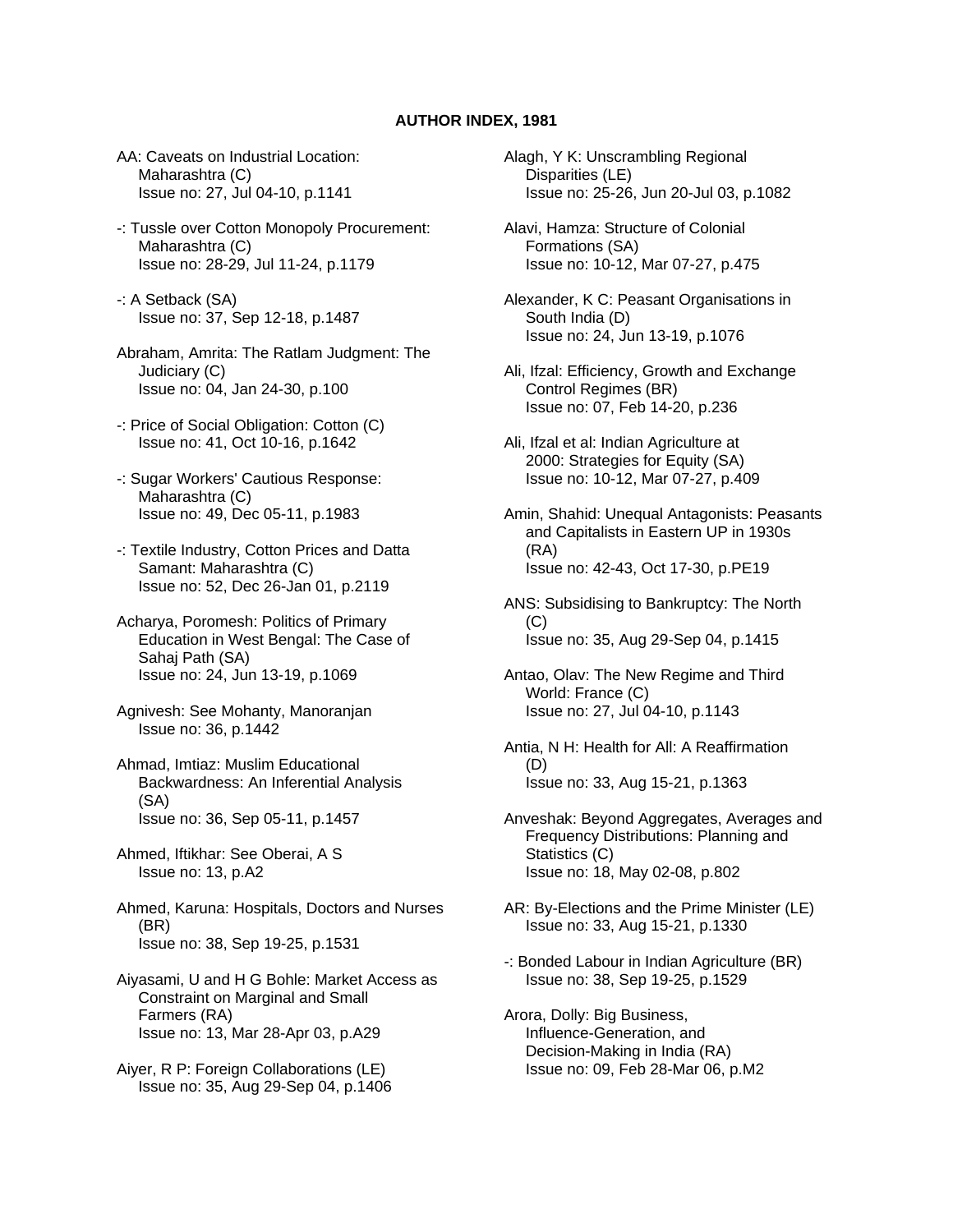- AS: Story of Indira Grama: Orissa (C) Issue no: 21, May 23-29, p.936
- -: How Elections Are Won: Orissa (C) Issue no: 23, Jun 06-12, p.1007
- -: Government Employees Divided: Orissa (C) Issue no: 32, Aug 08-14, p.1301
- Attwood, D W: More Obsession with Class Politics (LE) Issue no: 32, Aug 08-14, p.1293
- Auti, V B: Farm Labourers' Strike in Kopargaon: Maharashtra-I (C) Issue no: 33, Aug 15-21, p.1338
- Babani, Anoop and Kannan Srinivasan: Orissa Aluminium Complex (LE) Issue no: 52, Dec 26-Jan 01, p.2113
- Bagchi, A K: Unfair Trial (LE) Issue no: 01-02, Jan 03-16, p.07
- Bagchi, Amiya Kumar: Daniel Thorner's India (RA) Issue no: 13, Mar 28-Apr 03, p.572
- Bagchi, Jasodhara: Storm over English in West Bengal: A Comment (D) Issue no: 22, May 30-Jun 05, p.993
- Balagopal, K: Revival of 'Encounters' in Andhra (C) Issue no: 38, Sep 19-25, p.1524
- -: Police Repression in Warangal: Andhra Pradesh (C) Issue no: 39, Sep 26-Oct 02, p.1564
- -: Kulaks and the Left (LE) Issue no: 51, Dec 19-25, p.2070
- Bandyopadhyaya, Nripen: 'Operation Barga' and Land Reforms Perspective in West Bengal: A Discursive Review (RA) Issue no: 25-26, Jun 20-Jul 03, p.A38
- Banerjee, D: Treating the Symptoms (RA) Issue no: 25-26, Jun 20-Jul 03, p.1095
- Banerjee, Sumanta: 'Western Domination', a Cover for Government Control: The Media  $(C)$ Issue no: 03, Jan 17-23, p.56
- -: Food Aid: Charity or Profitable Business? (C) Issue no: 06, Feb 07-13, p.176
- -: Of Those That Didn't Get Away (BR) Issue no: 37, Sep 12-18, p.1495
- Banerji, Nirmala: Testimony of a Working Class Woman (BR) Issue no: 41, Oct 10-16, p.1651
- Bang, Abhay: Minimum Wages for Agricultural Labour: A Critique of Page Committee Recommendations: Maharashtra (C) Issue no: 35, Aug 29-Sep 04, p.1419
- Bansal, R S: Why Shoot the Horses? (LE) Issue no: 14, Apr 04-10, p.600
- Barman, T K: See Chaudhuri, K K Issue no: 35, p.M117
- Baru, Sanjay: Hail National Bourgeoisie (BR) Issue no: 16, Apr 18-24, p.705
- Baru, Sanjaya and Amitabh Dasgupta: Studying Society and Social Change (D) Issue no: 19, May 09-15, p.874
- Baruah, Sanjib Kumar: Little Nationalism Turned Chauvinist: A Comment (D) Issue no: 15, Apr 11-17, p.676
- Basak, B R: Operation Flood and Feedstuffs (LE) Issue no: 28-29, Jul 11-24, p.1170
- Basu Malwade, Alaka: Family Planning: Numbers Game Goes On (SA) Issue no: 14, Apr 04-10, p.628
- Basu, Kaushik: Food for Work Programmes: Beyond Roads That Get Washed Away (SA) Issue no: 01-02, Jan 03-16, p.37
- Basu, Timir: Restive Textile Workers: West Bengal (C) Issue no: 01-02, Jan 03-16, p.18
- -: Wage Scales for Jute Workers: Labour (C) Issue no: 05, Jan 31-Feb 06, p.141
- -: Plight of Railway Construction Casual Labour: Labour (C) Issue no: 07, Feb 14-20, p.229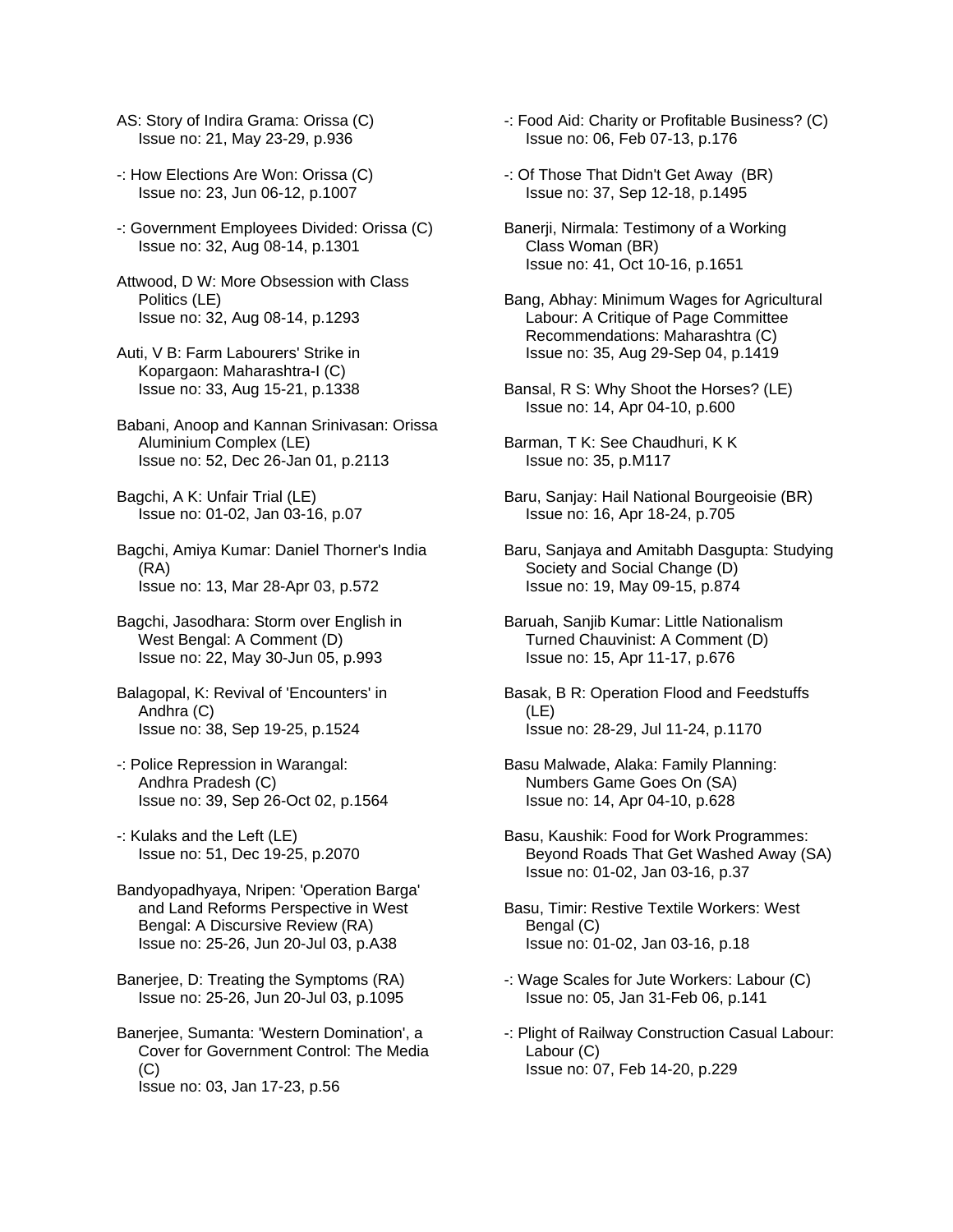- -: The Dispossessed of Kolaghat: West Bengal (C) Issue no: 16, Apr 18-24, p.700
- -: Mirage of Grades and Scales: Jute Labour (C) Issue no: 23, Jun 06-12, p.1008
- -: Raw Deal for Bengal Textile Workers: Labour (C) Issue no: 28-29, Jul 11-24, p.1177
- -: Reserve Bank Employees' Agitation: West Bengal (C) Issue no: 30, Jul 25-31, p.1229
- -: Bleak Outlook for Power: West Bengal (C) Issue no: 39, Sep 26-Oct 02, p.1567
- Baviskar, B S: Village Politics (BR) Issue no: 09, Feb 28-Mar 06, p.323
- -: Obsession with Class Politics (D) Issue no: 16, Apr 18-24, p.731
- Bhadra, Gautam: Technocrat's View of Flood Control (BR) Issue no: 04, Jan 24-30, p.107
- Bhaduri, Amit: Share of Wages in National Income in a Capitalist Economy (BR) Issue no: 35, Aug 29-Sep 04, p.1423
- Bhagat, Bankim Bihari: King's Move: Nepal  $(C)$ Issue no: 22, May 30-Jun 05, p.981
- Bhalla, Sheila: Islands of Growth: A Note on Haryana Experience and Some Possible Implications (SA) Issue no: 23, Jun 06-12, p.1022
- Bhatt, V V: Financial Institutions and Technical Consultancy Services: Experiment in Small Enterprise Promotion (RA) Issue no: 48, Nov 28-Dec 04, p.M141
- Bhattacharya, S: Capital and Labour in Bombay City, 1928-29 (RA) Issue no: 42-43, Oct 17-30, p.PE36
- Bhattacharya, S K: Managing the Board (RA) Issue no: 35, Aug 29-Sep 04, p.M103

Bhole, L M: Retention of Profits and Stock Markets: A Comment (D) Issue no: 28-29, Jul 11-24, p.1209

- Bhowmik, Sharit Kumar: Nepal under the Ranas (BR) Issue no: 47, Nov 21-27, p.1905
- Bhushan, Bharat: Marching against Nuclear Weapons: Britain (C) Issue no: 48, Nov 28-Dec 04, p.1945
- -: See Edgerton, David Issue no: 51, p.2079
- BM: Unconvincing Economic Recovery: New Delhi (C) Issue no: 01-02, Jan 03-16, p.15
- -: Coal: Another Wild Experiment: New Delhi (C) Issue no: 03, Jan 17-23, p.54
- -: Back to 'Trickle-Down' Planning: New Delhi (C) Issue no: 05, Jan 31-Feb 06, p.140
- -: Noose around Labour Unions: New Delhi (C) Issue no: 07, Feb 14-20, p.223
- -: Why Product-Sharing for Bombay High?: New Delhi (C) Issue no: 09, Feb 28-Mar 06, p.307
- -: Open Door for Multinationals: New Delhi (SA) Issue no: 10-12, Mar 07-27, p.351
- -: Fall-Out of Thal-Vaishet: New Delhi (C) Issue no: 14, Apr 04-10, p.606
- -: New Aid Diplomacy: New Delhi (C) Issue no: 15, Apr 11-17, p.648
- -: The Import-Export Wallahs: New Delhi (C) Issue no: 17, Apr 25-May 01, p.743
- -: Business and Government: New Delhi (C) Issue no: 19, May 09-15, p.843
- -: Resisting Foreign Intrusion into Indian Oil: New Delhi (C) Issue no: 21, May 23-29, p.935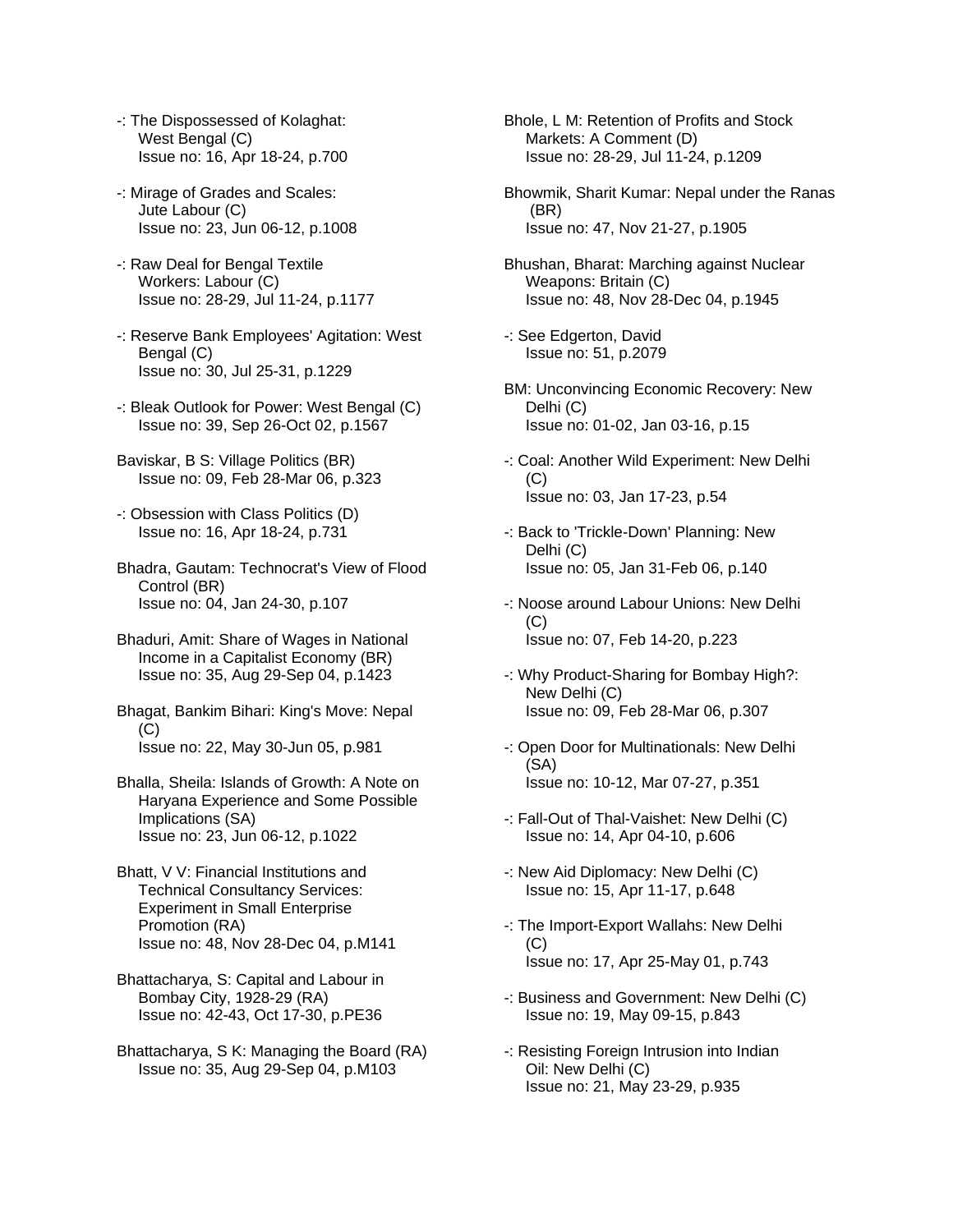- -: Wheat Procurement Fiasco: New Delhi (C) Issue no: 22, May 30-Jun 05, p.976
- -: Oil Companies Turn the Screw: New Delhi  $(C)$ Issue no: 25-26, Jun 20-Jul 03, p.1087
- -: Clueless about the Economy: New Delhi (C) Issue no: 28-29, Jul 11-24, p.1175
- -: Dumping the Rural Poor: New Delhi (C) Issue no: 31, Aug 01-07, p.1264
- -: Police in Charge of Industrial Relations: New Delhi (C) Issue no: 32, Aug 08-14, p.1299
- -: A Different View: New Delhi (C) Issue no: 34, Aug 22-28, p.1377
- -: Sixth Plan as Window-Dressing: New Delhi  $(C)$ Issue no: 38, Sep 19-25, p.1523
- -: Dependence All the Way: New Delhi (C) Issue no: 39, Sep 26-Oct 02, p.1563
- -: IMF's Eager Client: New Delhi (C) Issue no: 42-43, Oct 17-30, p.1684
- -: Internal New Economic Order: New Delhi (C) Issue no: 44-46, Oct 31-Nov 20, p.1723
- -: New Perspective for Steel Development: New Delhi (C) Issue no: 49, Dec 05-11, p.1979
- -: The Left and the IMF Loan: New Delhi  $(C)$ Issue no: 51, Dec 19-25, p.2075
- Bnerji, D: Measurement of Poverty and Undernutrition (D) Issue no: 39, Sep 26-Oct 02, p.1579
- Bohle, H G: See Aiyasami, U Issue no: 13, p.A29
- Bose, Buddhadeb: Agrarian Programme of Left Front Government in West Bengal (D) Issue no: 50, Dec 12-18, p.2053

Bose, Deb Kumar: Accounting of Nuclear Power (SA) Issue no: 32, Aug 08-14, p.1313

- Bose, Pradip Kumar: Stratification among Tribals in Gujarat (SA) Issue no: 06, Feb 07-13, p.191
- -: Social Mobility and Caste Violence: A Study of the Gujarat Riots (SA) Issue no: 16, Apr 18-24, p.713
- Bose, Sanat: Little Nationalism Turned Chauvinist (LE) Issue no: 14, Apr 04-10, p.599
- -: 'Industrial Unrest' and Growth of Labour Unions in Bengal, 1920-1924 (SA) Issue no: 44-46, Oct 31-Nov 20, p.1849
- Bradshaw, Elizabeth and Henry Holland: Third World's Third World: Hassle for Handouts (C) Issue no: 41, Oct 10-16, p.1647
- -: Rhetoric and Reality: Cancun (C) Issue no: 47, Nov 21-27, p.1897
- Broad, Robin: New Directions at World Bank: Philippines as Guinea Pig (SA) Issue no: 47, Nov 21-27, p.1919
- Cannon, Terry: Misguidance on Rural Development (BR) Issue no: 01-02, Jan 03-16, p.23
- Castleman, Barry I; Rakesh Madan and Robert Mayes: Industrial Hazards Exported to India (P) Issue no: 24, Jun 13-19, p.1057
- Cavanagh, John: See Clairmonte, Frederick Issue no: 07, p.239
- -: See Clairmonte, Frederick Issue no: 10-12, p.529
- Cavanagh, John: See Clairmonte, Frederick Issue no: 24, p.1055
- Chadhury, Ajit K and Raghabendra Chattopadhyay: Interaction between Merchant Capital and Industrial Capital: A Theoretical Study (RA) Issue no: 42-43, Oct 17-30, p.PE32
- Chakrabarti, Santi K and Manoj Kumar Panda: Measurement of Incidence of Undernutrition (SA) Issue no: 31, Aug 01-07, p.1275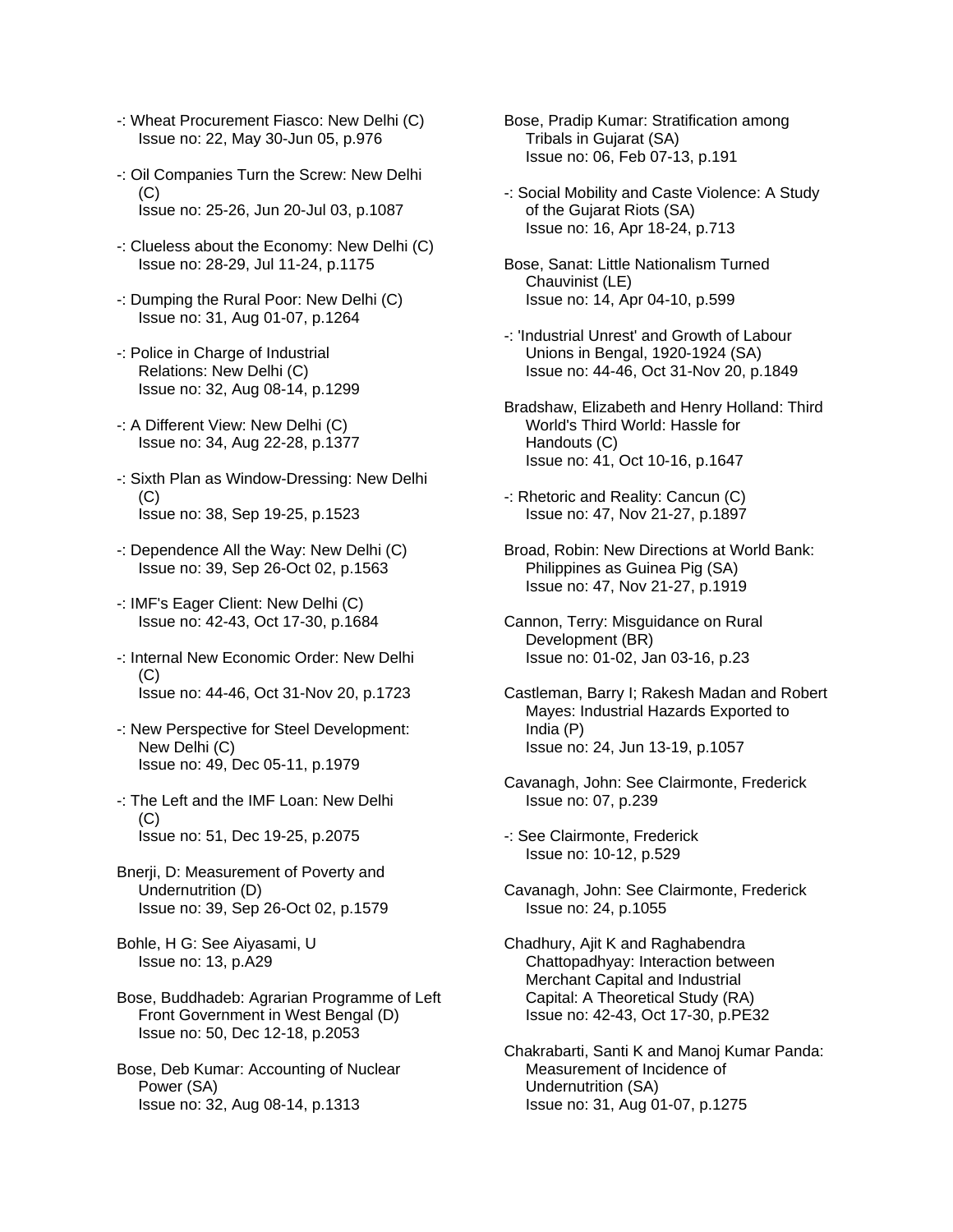Chakraborty, Aparajita: Tenancy and Mode of Production (RA) Issue no: 13, Mar 28-Apr 03, p.A5

Chakraborty, T K and P S Karode: East and Southeast Asian Perspective on Indian Agriculture (D) Issue no: 52, Dec 26-Jan 01, p.2147

Chandan, Amarjit: Truth in Many Colours: Britain (C) Issue no: 22, May 30-Jun 05, p.984

Chandavarkar, Anand G: Monetary Planning: Indicative or Dirigist? (BR) Issue no: 05, Jan 31-Feb 06, p.151

- Chandra, Sudhir: Premchand: A Historiographic View (SA) Issue no: 15, Apr 11-17, p.669
- Chandran, Ramesh: Depoliticising the Compuses: France (C) Issue no: 09, Feb 28-Mar 06, p.318
- -: Socialists versus Communists: France (C) Issue no: 17, Apr 25-May 01, p.750
- -: The Taming of Communists: France (C) Issue no: 30, Jul 25-31, p.1231
- -: Ex-President in Exile (C) Issue no: 34, Aug 22-28, p.1380
- Chandrasekaran, K A: Performance Budgeting in Indian Railways (RA) Issue no: 09, Feb 28-Mar 06, p.M33
- Char, S V: Experiments in Steel Pricing (SA) Issue no: 09, Feb 28-Mar 06, p.333
- Chary, P R: See Nachane, D M Issue no: 47, p.1907
- Chatterjee, Partha: Problems of a Marxist Political Theory: Considerations on Colletti (RA) Issue no: 42-43, Oct 17-30, p.PE2
- Chatterjee, Suranjan and Ratan Das Gupta: Tea-Labour in Assam: Recruitment and Government Policy, 1840-80 (SA) Issue no: 44-46, Oct 31-Nov 20, p.1861
- Chattopadhyay, Paresh: Rise of Social Capitalism in the USSR: I (SA) Issue no: 24, Jun 13-19, p.1063
- -: Rise of Social Capitalism in the USSR: II (SA) Issue no: 25-26, Jun 20-Jul 03, p.1102
- -: Rise of Social Capitalism in the USSR: III (SA) Issue no: 27, Jul 04-10, p.1157
- Chattopadhyay, Raghabendra: Trend of Industrialisation in Bengal, 1901-1931 (SA) Issue no: 35, Aug 29-Sep 04, p.1425
- -: See Chadhury, Ajit K Issue no: 42-43, p.PE32
- Chaudhuri, K K and T K Barman: Personnel Management Practices in Indian Family Business: A Case Study (RA) Issue no: 35, Aug 29-Sep 04, p.M117
- Chaudhuri, Maitrey: Is the Rate of Growth of Indian Agriculture Diminishing? (SA) Issue no: 05, Jan 31-Feb 06, p.155
- Checole, Kassahun: War History of North-East Africa (BR) Issue no: 41, Oct 10-16, p.1654
- Chishti, Sumitra: Exports and Employment in India (SA) Issue no: 42-43, Oct 17-30, p.1710
- Chossudovsky, Michel: Bidding for China's Off-Shore Oil: Hong Kong (C) Issue no: 38, Sep 19-25, p.1528
- -: Asean Communist Parties and China: ASEAN (C) Issue no: 39, Sep 26-Oct 02, p.1571
- Clairmonte, Frederick and John Cavanagh: The Law of the Sea: Corporate Substance and Legal Shadows (SA) Issue no: 07, Feb 14-20, p.239
- -: Dynamics of Oligopolistic Power: Fibres and Allied Textiles (SA) Issue no: 10-12, Mar 07-27, p.529
- -: Changing Scenarios: Law of the Sea (C) Issue no: 24, Jun 13-19, p.1055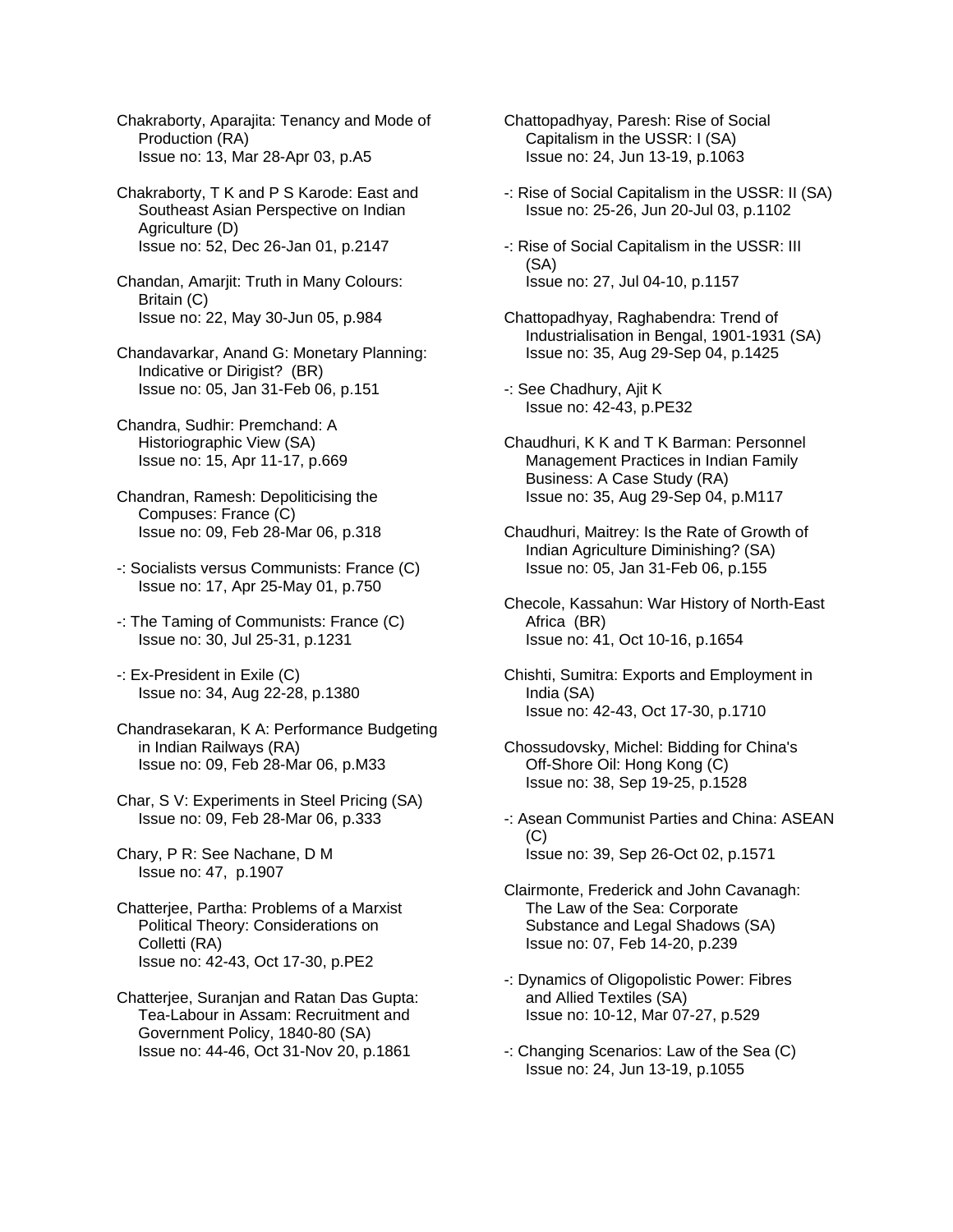Coorner, Chakrovartty T: Trends in Imports (LE) Issue no: 28-29, Jul 11-24, p.1170

- Couto, Maria: To Be Black and in Brixton: Britain (C) Issue no: 19, May 09-15, p.846
- -: Protestant Fears and Catholic Despair: Northern Ireland (C) Issue no: 21, May 23-29, p.942
- -: Voice of the Unheard (C) Issue no: 28-29, Jul 11-24, p.1183
- D'Souza, Dominic: See D'Souza, Natisa Goga Issue no: 49, p.2015
- D'Souza, Natisa Goga and Dominic D'Souza: Social Work Education (D) Issue no: 49, Dec 05-11, p.2015
- Dandekar, V M: Unequal Exchange Continued (SA) Issue no: 06, Feb 07-13, p.205
- -: On Measurement of Poverty (SA) Issue no: 30, Jul 25-31, p.1241
- Dantwala, M L: In the Glow of Plenty (BR) Issue no: 20, May 16-22, p.898
- Das Gupta, Ranajit: Structure of the Labour Market in Colonial India (SA) Issue no: 44-46, Oct 31-Nov 20, p.1781
- Das Gupta, Ratan: See Chatterjee, Suranjan Issue no: 44-46, p.1861
- Das, Jagannath: Attack on Democratic Rights (LE) Issue no: 16, Apr 18-24, p.690
- Dasgupta, Amitabh: See Baru, Sanjaya Issue no: 19, p.874

Dasgupta, Subhendu: Transnational Corporations in Electric Power Sector, 1947-1967: Continuity of Linkages (SA) Issue no: 28-29, Jul 11-24, p.1189

Dass, Rajni: Gathering of the Faithful: Politics (C) Issue no: 36, Sep 05-11, p.1450

-: Houses for Judges: Maharashtra (C) Issue no: 47, Nov 21-27, p.1895

- Datta, Bhabatosh: Storm over English in West Bengal (SA) Issue no: 14, Apr 04-10, p.619
- Datta, S K: Restrictive Labour Practices in Banks (RA) Issue no: 35, Aug 29-Sep 04, p.M113
- Dayal, Sahab: Industrial Relations from a Distance: Comment (D) Issue no: 14, Apr 04-10, p.633
- De, Barun Et al: Irfan Habib (LE) Issue no: 33, Aug 15-21, p.1330
- De, Nitish R: Organisational Energy: A Diagnostic Exercise (RA) Issue no: 35, Aug 29-Sep 04, p.M95
- Desai, Ashok V: Factors Underlying the Slow Growth of Indian Industry (SA) Issue no: 10-12, Mar 07-27, p.381
- -: AT and Misbehaving Production Functions (BR) Issue no: 47, Nov 21-27, p.1902
- Desai, Ashok V: AT and Misbehaving Production Functions (BR) Issue no: 47, Nov 21-27, p.1902
- Desai, I P: Craft of Sociology in India: An Autobiographical Perspective (SA) Issue no: 06, Feb 07-13, p.197
- -: Craft of Sociology in India: An Autobiographical Perspective (SA) Issue no: 07, Feb 14-20, p.246
- -: Anti-Reservation Agitation and Structure of Gujarat Society (SA) Issue no: 18, May 02-08, p.819
- -: Muslim Educational Backwardness (D) Issue no: 47, Nov 21-27, p.1923
- Deshingkar, G D: Prospects of US Arms Supplies to China (C) Issue no: 30, Jul 25-31, p.1232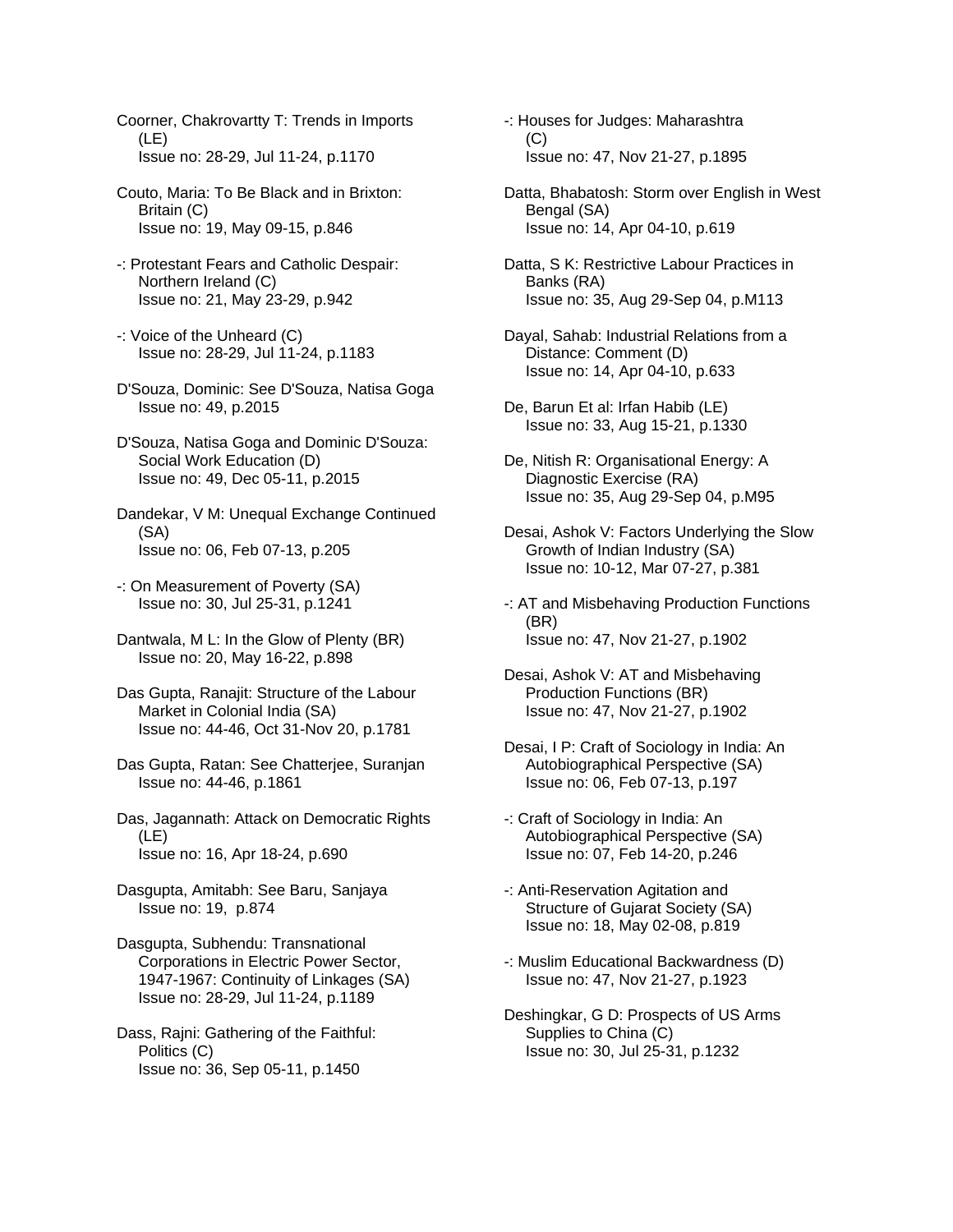-: Modern Ideologies and Muslim World (BR) Issue no: 15, Apr 11-17, p.655

Deshpande, S H: Innumeracy and Economic Behaviour (SA) Issue no: 10-12, Mar 07-27, p.501

Dhanani, Gulshan: West Asia in the 1980s: An American Exercise in Futurology (RA) Issue no: 27, Jul 04-10, p.1149

Dighe, Sunil: Zia, Our Friend? (LE) Issue no: 35, Aug 29-Sep 04, p.1405

Dodge, Cole P and Paul D Wiebe: Tamil Repatriates in Madurai: Problems and Prospects (SA) Issue no: 05, Jan 31-Feb 06, p.159

Dodhade, Kaluram: Police Atrocities in Palghar (LE) Issue no: 42-43, Oct 17-30, p.1674

Dogra, Bharat: Bhilai Management's Vendetta against Mine Workers: Labour (C) Issue no: 21, May 23-29, p.938

Donna: Revision Petition in Rameeza Bee Case (LE) Issue no: 41, Oct 10-16, p.1634

Dutt, Kalyan: Operation Barga: Gains and Constraints (RA) Issue no: 25-26, Jun 20-Jul 03, p.A58

Dutt, Srikant: Migration and Development: The Nepalese in Northeast (C) Issue no: 24, Jun 13-19, p.1053

Dyson, Tim: Preliminary Demography of 1981 Census (SA) Issue no: 33, Aug 15-21, p.1349

Edgerton, David and Bharat Bhushan: Science and Politics (C) Issue no: 51, Dec 19-25, p.2079

Engineer, Asghar Ali: Dawoodi Bohra Reform Movement: Minorities (C) Issue no: 15, Apr 11-17, p.652

-: Muslim Women (BR) Issue no: 19, May 09-15, p.850 -: Biharsharif Carnage: A Field Report (C) Issue no: 20, May 16-22, p.887

-: Revolution Going Awry?: Iran (C) Issue no: 25-26, Jun 20-Jul 03, p.1091

-: Trouble at Aligarh Muslim University: A Report: Minorities (C) Issue no: 33, Aug 15-21, p.1340

-: Communal Riots in Godhra: A Report: Gujarat-I (C) Issue no: 41, Oct 10-16, p.1638

Essack, Karrim: Problems of Unity: Zimbabwe  $(C)$ Issue no: 18, May 02-08, p.805

Flavin, Christopher: A Different Focus at Nairobi: Energy (C) Issue no: 32, Aug 08-14, p.1308

Franda, Marcus: Ziaur Rahman and Bangladeshi Nationalism (SA) Issue no: 10-12, Mar 07-27, p.357

-: Bangladesh after Zia: A Retrospect and Prospect (SA) Issue no: 34, Aug 22-28, p.1387

Gandhi, Krishna K R: Politics of Flood Relief vs Flood Control: Uttar Pradesh (C) Issue no: 47, Nov 21-27, p.1889

Ghosh, Anjan: Mechanisation for Whom?: Coal Mines (C) Issue no: 37, Sep 12-18, p.1485

Ghosh, Ratan: Agrarian Programme of Left Front Government (RA) Issue no: 25-26, Jun 20-Jul 03, p.A58

-: Rural Development through SFDA (BR) Issue no: 33, Aug 15-21, p.1347

Gidadhubli, R G: Gram and Superpower Politics (C) Issue no: 09, Feb 28-Mar 06, p.317

Gohain, Hiren: Little Nationalism Turned Chauvinist: A Comment (SA) Issue no: 09, Feb 28-Mar 06, p.339

-: Little Nationalism Turned Chauvinist (D) Issue no: 20, May 16-22, p.924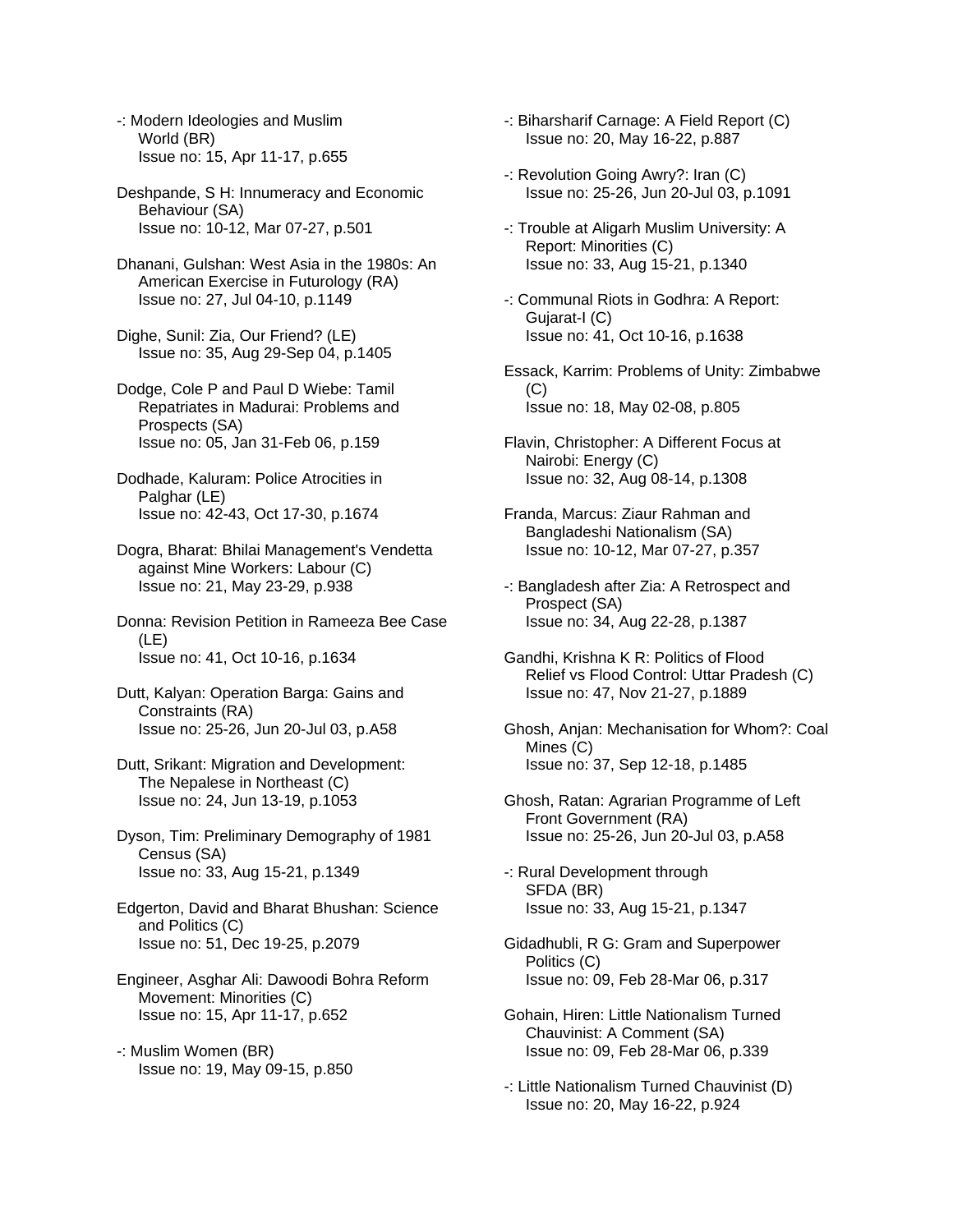Gordon, Alec: Class Struggle, Production and the Middle Peasant: North Vietnam's Collectivisation Campaigns (SA) Issue no: 10-12, Mar 07-27, p.459

Goswami, Atul: Assam's Industrial Development: Urgency of New Direction (SA) Issue no: 21, May 23-29, p.953

Gothoskar, Sujata and Jagdish Parikh: Wages and Allowances of Loco Running Staff: Labour (C) Issue no: 50, Dec 12-18, p.2035

GPD: Where Deng Is Taking China (F) Issue no: 01-02, Jan 03-16, p.9

- -: Waking up to Realities (F) Issue no: 06, Feb 07-13, p.171
- -: Imperialism No More! (F) Issue no: 09, Feb 28-Mar 06, p.305
- -: Zia, Our Friend? (F) Issue no: 14, Apr 04-10, p.605
- -: China Back on Agenda (F) Issue no: 17, Apr 25-May 01, p.751
- -: These Also Serve: International Affairs (F) Issue no: 20, May 16-22, p.884
- -: Signalling Reagan from Islamabad (F) Issue no: 24, Jun 13-19, p.1041
- -: On the Eve of Huang Hua's Visit (F) Issue no: 25-26, Jun 20-Jul 03, p.1093
- -: Ball in India's Court (F) Issue no: 30, Jul 25-31, p.1233
- -: Zia, Our Friend? (LE) Issue no: 33, Aug 15-21, p.1329
- -: Uses of the Treaty (F) Issue no: 34, Aug 22-28, p.1375
- -: Traitors and Saviours (F) Issue no: 37, Sep 12-18, p.1494
- -: Wrong on Indochina (F) Issue no: 39, Sep 26-Oct 02, p.1572

-: Taking China Along (F) Issue no: 42-43, Oct 17-30, p.1679

- -: Long Shadow over South Asia (F) Issue no: 47, Nov 21-27, p.1887
- -: Westward Slide (F) Issue no: 48, Nov 28-Dec 04, p.1931
- -: India-China Talk (F) Issue no: 52, Dec 26-Jan 01, p.2127
- Gross, Bertram: See Singh, Kusum Issue no: 08, p.278
- Guha, Amalendu: Little Nationalism Turned Chauvinist (LE) Issue no: 07, Feb 14-20, p.218
- -: Little Nationalism Turned Chauvinist: A Reply (D) Issue no: 17, Apr 25-May 01, p.781
- -: Little Nationalism Turned Chauvinist: A Summing Up (D) Issue no: 21, May 23-29, p.957
- Guha, Ranajit: Harassment of Irfan Habib (LE) Issue no: 18, May 02-08, p.791
- Guha, Seema: Once More unto the Breach: Assam (C) Issue no: 34, Aug 22-28, p.1379
- Guhan, S: The Cluster Approach (BR) Issue no: 15, Apr 11-17, p.657
- -: A Theory of adJustice: World Development Report 1981 (OP) Issue no: 40, Oct 03-09, p.1601
- Gulati, I S: IMF Bearer Bonds: Do They Portend Much? (SA) Issue no: 21, May 23-29, p.950
- -: In Deep Waters: IMF Loan (C) Issue no: 51, Dec 19-25, p.2077
- Gupta, Anand P: Management of the Income- Tax Function: Is India a Tax Haven? (RA) Issue no: 09, Feb 28-Mar 06, p.M15
- Gupta, B K: National Income: Unscrambling Regional Disparities (LE) Issue no: 23, Jun 06-12, p.1001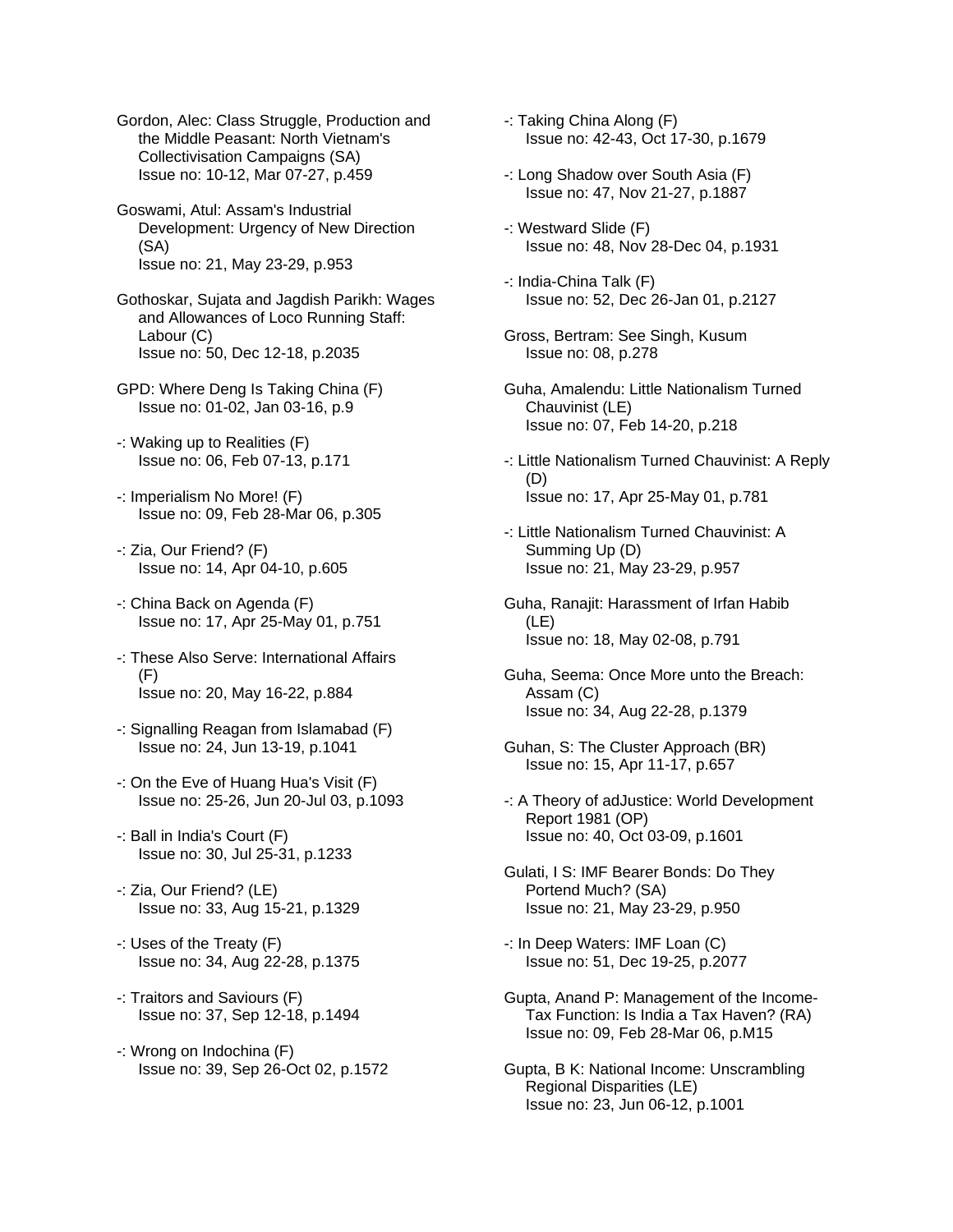Gupta, D R and Ram N Lal: Financial Resources for the Sixth Plan: Feasibility Analysis (SA) Issue no: 40, Oct 03-09, p.1619

Gupta, Dipankar: Caste, Infrastructure and Superstructure: A Critique (SA) Issue no: 51, Dec 19-25, p.2093

Gupta, Kaustav: Suiting Textile Needs (LE) Issue no: 03, Jan 17-23, p.47

-: Import Policy (LE) Issue no: 20, May 16-22, p.881

Gupta, S; R Mehta; C Pant and P Singh: Estimation of Incremental Capital Output Ratios for Sixth Plan (SA) Issue no: 39, Sep 26-Oct 02, p.1575

Gupta, Shaibal: Non-Development of Bihar: A Case of Retarded Sub-Nationalism (SA) Issue no: 37, Sep 12-18, p.1496

Hans, Rajkumar: AMU and Irfan Habib (LE) Issue no: 14, Apr 04-10, p.600

Hansavivek: Alfred Herbert India: Good Results amidst Financial Melodrama Issue no: 30, Jul 25-31, p.1225

Hardiman, David: Portrait of a Stagnant Society (BR) Issue no: 14, Apr 04-10, p.613

-: Elite Conflicts in a Trading Empire (BR) Issue no: 50, Dec 12-18, p.2039

Harriss, Barbara: Agricultural Mercantile Politics and Policy: A Case Study of Tamil Nadu (SA) Issue no: 10-12, Mar 07-27, p.441

Harshe, Rajen: Nation in the Making: Western Sahara (C) Issue no: 18, May 02-08, p.807

Hasan, Mushirul: Religion and Politics: The Ulama and Khilafat Movement (SA) Issue no: 20, May 16-22, p.903

Hayami, Yujiro: Agrarian Problems of India: An East and Southeast Asian Perspective (SA) Issue no: 16, Apr 18-24, p.707

Henningham, Stephen: Autonomy and Organisation: Harijan and Adivasi Protest Movements (SA) Issue no: 27, Jul 04-10, p.1153

Holland, Henry: See Bradshaw, Elizabeth Issue no: 41, p.1647

-: See Bradshaw, Elizabeth Issue no: 47, p.1897

ISG: The Gold Puzzle (C) Issue no: 30, Jul 25-31, p.1230

- -: Bombay as Offshore Banking Centre (C) Issue no: 34, Aug 22-28, p.1378
- -: Adjustment Programmes for the Poor (C) Issue no: 41, Oct 10-16, p.1645
- Islam, Shamsul: See Mohanty, Manoranjan Issue no: 36, p.1442
- Jackson, M G: See Nair, Narayanan K Issue no: 52, p.2129
- Jafri, Masood Et al: AMU and Irfan Habib (LE) Issue no: 37, Sep 12-18, p.1477
- Jain, Devaki: Women's Conferences (LE) Issue no: 18, May 02-08, p.791
- Jain, L C: Emancipation of Scheduled Castes and Tribes: Some Suggestions (SA) Issue no: 09, Feb 28-Mar 06, p.325
- Jain, Shail Kumari: Perks upon Perks (LE) Issue no: 28-29, Jul 11-24, p.1170
- Jaura, Ramesh: Modernising 'Conventional' Forces: West Germany (C) Issue no: 07, Feb 14-20, p.232
- -: A House Divided: Western Europe (C) Issue no: 16, Apr 18-24, p.703
- -: Disquiet among Allies: Western Europe (C) Issue no: 35, Aug 29-Sep 04, p.1422
- -: Committed Intermediary: West Germany (C) Issue no: 52, Dec 26-Jan 01, p.2126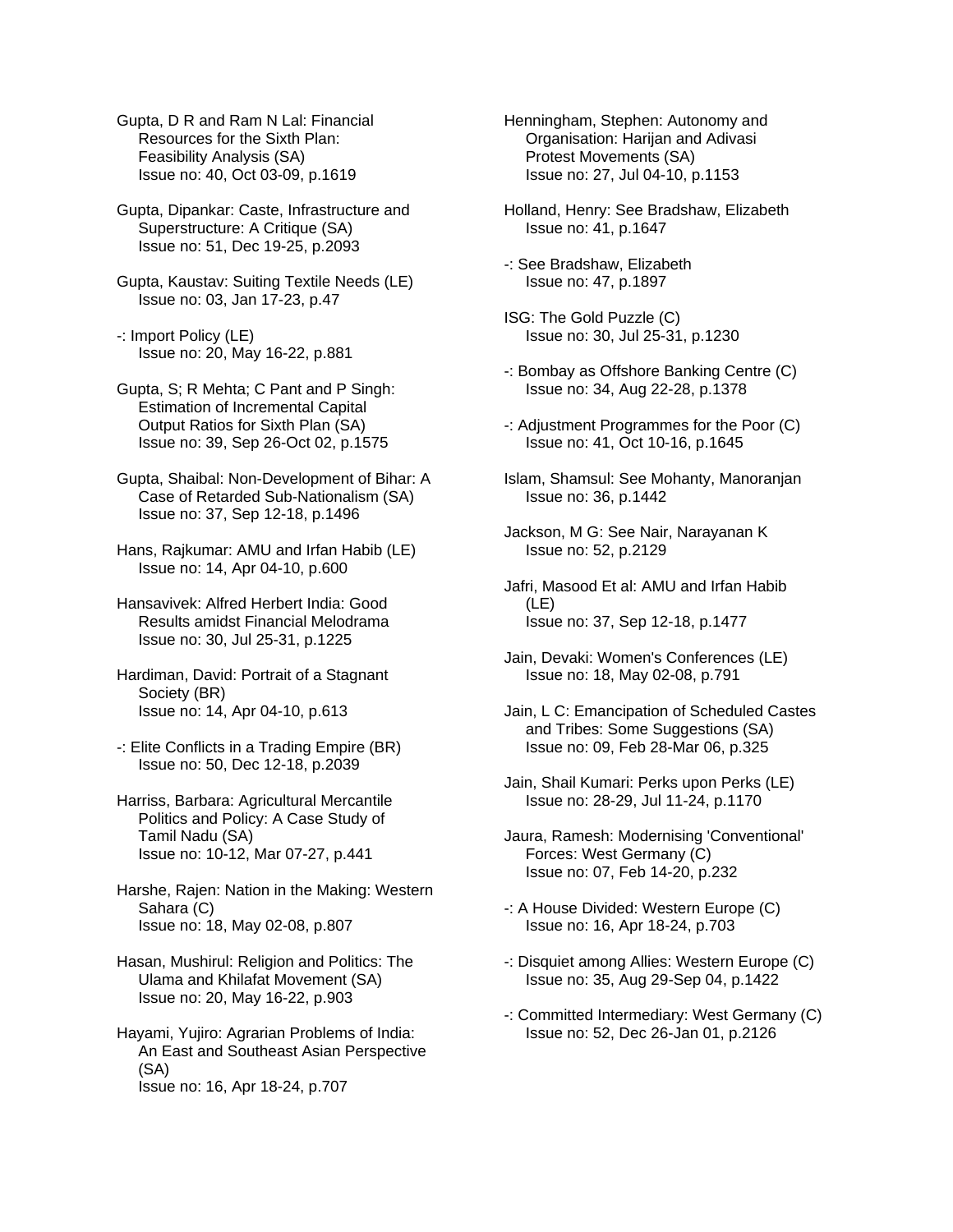Jayaraman, T K: Farmers' Organisations in Surface Irrigation Projects: Two Empirical Studies from Gujarat (RA) Issue no: 39, Sep 26-Oct 02, p.A89

Jhaveri, N J: Budget, Investment and the Economy (SA) Issue no: 13, Mar 28-Apr 03, p.578

Jodha, N S: Complex of Concealed Tenancy (BR) Issue no: 05, Jan 31-Feb 06, p.153

- -: Role of Credit in Farmers' Adjustment against Risk in Arid and Semi-Arid Tropical Areas of India (SA) Issue no: 42-43, Oct 17-30, p.1696
- -: Agricultural Tenancy: Fresh Evidence from Dryland Areas in India (RA) Issue no: 52, Dec 26-Jan 01, p.A118
- Joshi, Barbara R: Scheduled Caste Voters: New Data, New Questions (SA) Issue no: 33, Aug 15-21, p.1357
- Joshi, Chitra: Kanpur Textile Labour: Some Structural Features of Formative Years (SA) Issue no: 44-46, Oct 31-Nov 20, p.1823
- Joshi, Vidyut: Adult Education for What? (BR) Issue no: 01-02, Jan 03-16, p.26
- Kalathil, Mathew: Unequal Battle in Valia Taluka: Gujarat-II (C) Issue no: 41, Oct 10-16, p.1641
- Kalpagam, U: Women, Education and Change (BR) Issue no: 04, Jan 24-30, p.107
- -: Labour in Small Industry: Case of Export Garments Industry in Madras (SA) Issue no: 48, Nov 28-Dec 04, p.1957

Kamat, A R: Rural Sociology in the Fifties (BR) Issue no: 14, Apr 04-10, p.617

-: Education and Social Change Amongst the Scheduled Castes and Scheduled Tribes (SA) Issue no: 31, Aug 01-07, p.1279

Kamat, A T: Literacy and Education of Muslims: A Note (SA) Issue no: 23, Jun 06-12, p.1031

- Kannappan, Subbiah: Labour in a Metropolis (BR) Issue no: 18, May 02-08, p.809
- Karode, P S: See Chakraborty, T K Issue no: 52, p.2147
- Kelemen, Paul: Southeast Asia between the Superpowers (SA) Issue no: 37, Sep 12-18, p.1503
- Kelkar, Govind; Nirlep Malhans and Jyoti Sanghera: Showpiece of Sadiqpura: Gobar Gas (C) Issue no: 09, Feb 28-Mar 06, p.312
- Khasnabis, Ratan: Operation Barga: Limits to Social Democratic Reformism (RA) Issue no: 25-26, Jun 20-Jul 03, p.A43
- Kidd, Ross and Krishna Kumar: Co-opting Freire: A Critical Analysis of Pseudo-Freirean Adult Education (SA) Issue no: 01-02, Jan 03-16, p.27
- Kistemaker, Peter: Thai People's Resistance (LE) Issue no: 17, Apr 25-May 01, p.738
- Koneti, Sarup: Misplaced Militancy (LE) Issue no: 36, Sep 05-11, p.1442
- Kooiman, Dick: Labour Legislation and Working Class Movement: Case of Bombay Labour Office, 1934-37 (SA) Issue no: 44-46, Oct 31-Nov 20, p.1807
- Koshy, Ninan: New Initiatives: Kampuchea (C) Issue no: 15, Apr 11-17, p.653
- Krisha Kumar: Pedagogues and Social Scientists: Education (C) Issue no: 52, Dec 26-Jan 01, p.2123
- -: Mystique of Non-Formal Education (BR) Issue no: 20, May 16-22, p.902
- -: The Bureaucratic Imagination: Education (C) Issue no: 35, Aug 29-Sep 04, p.1413
- -: See Kidd, Ross: Issue no: 01-02, p.27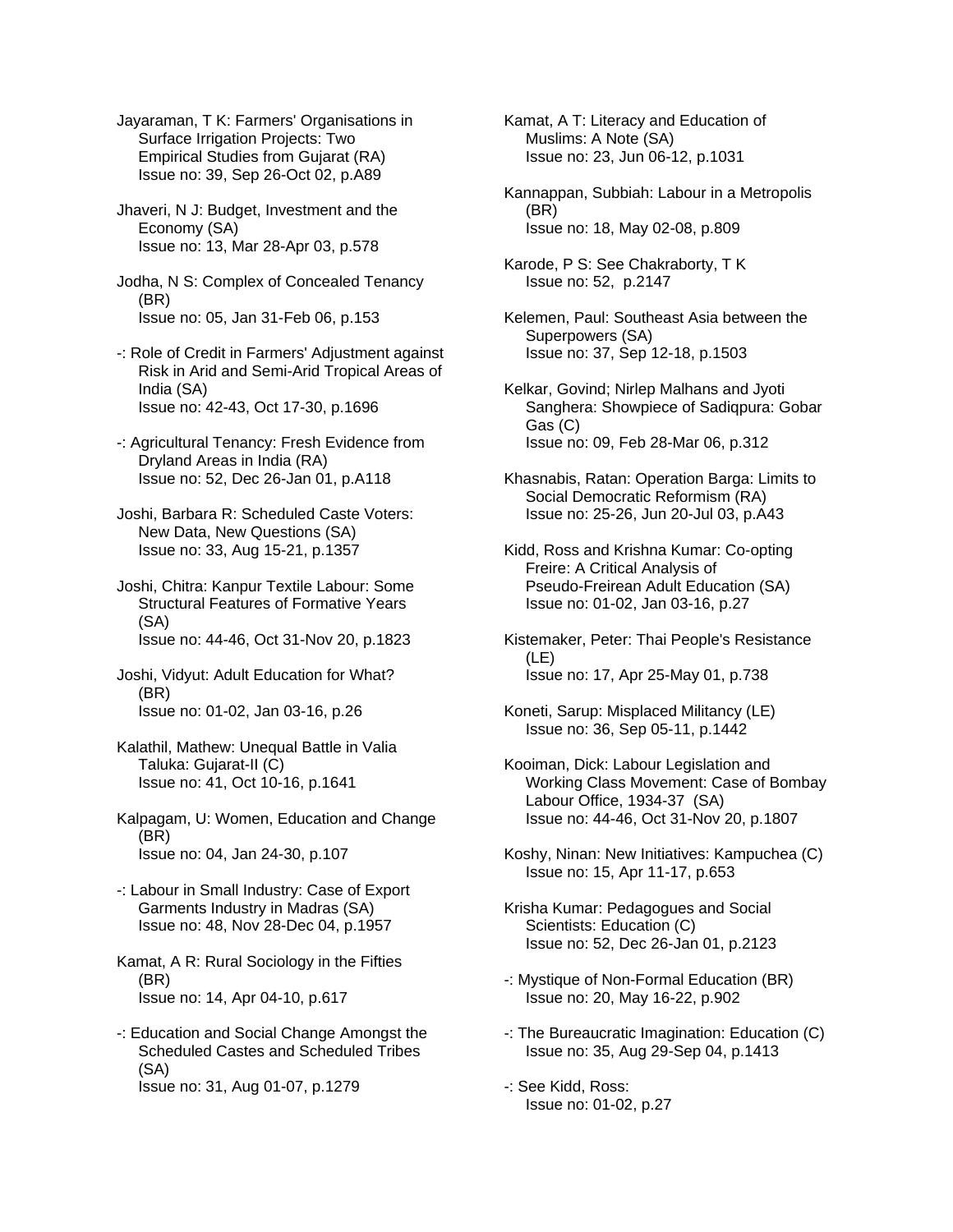Krishna Murthy, D R: Ugly Fall-Out of New Technology: Agribusiness (C) Issue no: 04, Jan 24-30, p.101

- Krishnaji, N: On Measuring the Incidence of Undernutrition: A Note of Sukhatme's Procedure (SA) Issue no: 22, May 30-Jun 05, p.989
- -: On Measuring Incidence of Undernutrition: What Is a Consumer Unit? (D) Issue no: 37, Sep 12-18, p.1509
- -: Cobb-Douglas Production Functions: A Sceptical Note with Special Reference to Agriculture (RA) Issue no: 42-43, Oct 17-30, p.PE45
- Krooth, Richard: Politics American Style: United States (C) Issue no: 01-02, Jan 03-16, p.20
- -: Reaganomics and End of Empire: I: United States (C) Issue no: 04, Jan 24-30, p.103
- -: Reaganomics and End of Empire: II: United States (C) Issue no: 05, Jan 31-Feb 06, p.149
- -: Reaganomics and End of Empire-III: United States (C) Issue no: 06, Feb 07-13, p.183
- -: Reaganomics and End of Empire: IV: United States (C) Issue no: 08, Feb 21-27, p.273
- -: On the Brink: United States (C) Issue no: 23, Jun 06-12, p.1014
- -: The New Executive of State: United States  $(C)$ Issue no: 31, Aug 01-07, p.1270
- -: America's Predators: United States (C) Issue no: 33, Aug 15-21, p.1343
- -: Dancing on a Volcano (C) Issue no: 39, Sep 26-Oct 02, p.1569
- -: Dancing on a Volcano (C) Issue no: 39, Sep 26-Oct 09, p.1569
- -: The American Fallout: United States (C) Issue no: 42-43, Oct 17-30, p.1689
- -: No Exit: United States (C) Issue no: 50, Dec 12-18, p.2037
- -: Unmaking of America: United States (C) Issue no: 51, Dec 19-25, p.2081
- Kurien, C T: Studying Society and Social Change (BR) Issue no: 04, Jan 24-30, p.105
- Kurien, John: Towards Universal Elementary Education: Promise and Performance (SA) Issue no: 40, Oct 03-09, p.1608
- Kurup, K K N: On Indian Nationalism (BR) Issue no: 19, May 09-15, p.848
- -: Seminar on Land Reforms: Kerala (C) Issue no: 37, Sep 12-18, p.1490
- Kushwaha, P S: Terrorising Workers in Agra (LE) Issue no: 41, Oct 10-16, p.1634
- Lakshmi, C S: Tobacco Growers' One-Point Programme: Nipani (C) Issue no: 16, Apr 18-24, p.699
- Lal, Ram N: See Gupta, D R Issue no: 40, p.1619
- Liaqat Ali: Financing New and Renewable Sources of Energy (SA) Issue no: 20, May 16-22, p.913
- Linter, Bertil: Insurgencies among Mons and Karens: Burma (C) Issue no: 16, Apr 18-24, p.702
- -: Exodus from the Jungle: Thailand (C) Issue no: 07, Feb 14-20, p.231
- -: Thai People's Resistance (LE) Issue no: 22, May 30-Jun 05, p.971
- -: Growing Discontent and Resistance: Laos (C) Issue no: 42-43, Oct 17-30, p.1690
- Lynch, Owen M: Rioting as Rational Action: An Interpretation of the April 1978 Riots in Agra (SA) Issue no: 48, Nov 28-Dec 04, p.1951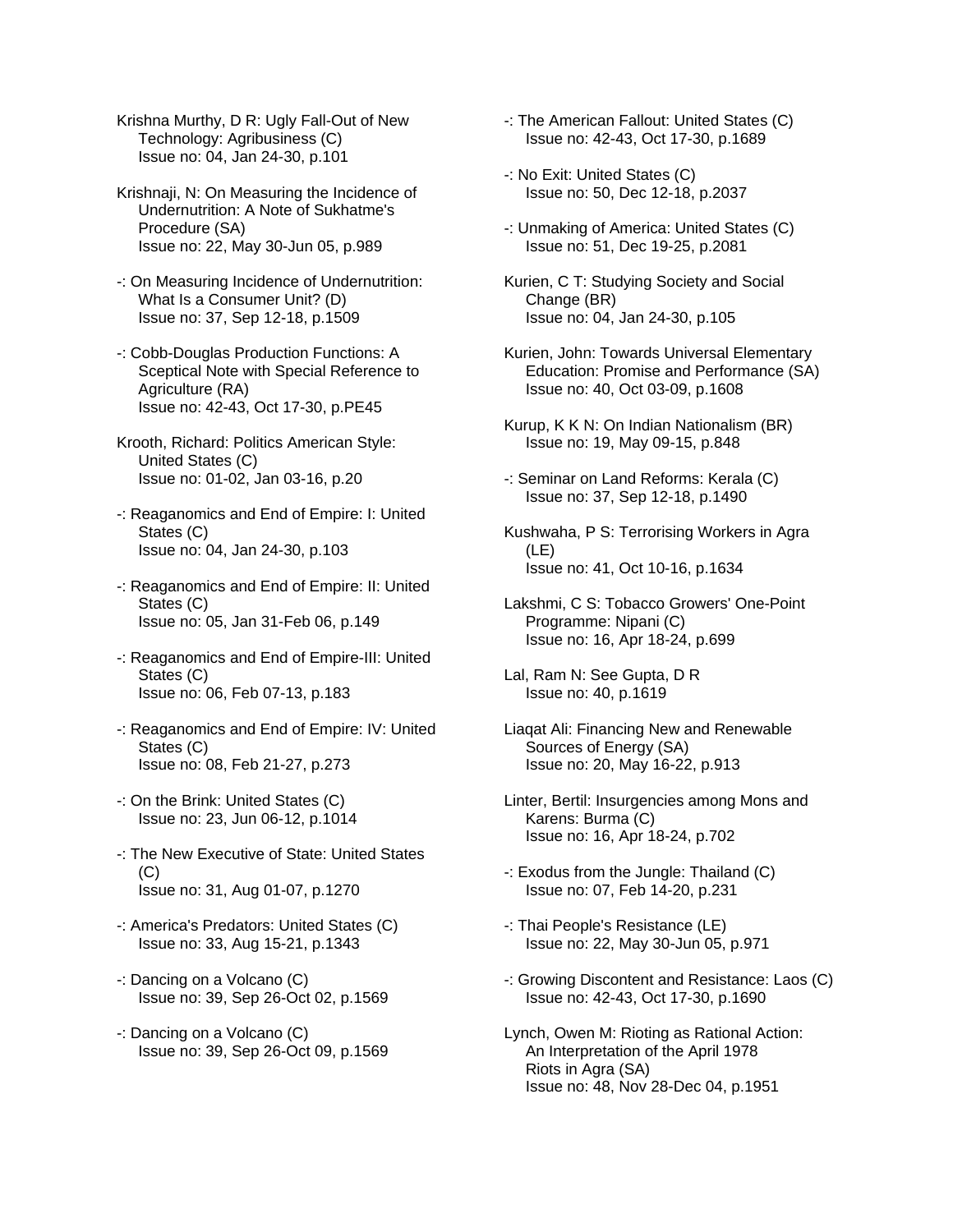Madan, Rakesh: See Castleman, Barry I Issue no: 24, p.1057

Mahajan, V S: Price Determination in Socialist Countries (BR) Issue no: 01-02, Jan 03-16, p.25

Mahanta, Aparna: An Inch Deeper into the Earth (BR) Issue no: 21, May 23-29, p.946

Mahanta, Parama: Language of Science (BR) Issue no: 50, Dec 12-18, p.2042

Mahasveta Devi: Contract Labour or Bonded Labour? (C) Issue no: 23, Jun 06-12, p.1010

- -: Witch-Sabbath at Singhbhum (C) Issue no: 40, Oct 03-09, p.1595
- Maheshwari, B L: State Level Public Enterprises: Issues of Autonomy and Performance (SA) Issue no: 48, Nov 28-Dec 04, p.M165

Makhijani, Arjun : Managing Political Risks: Multinationals (C) Issue no: 31, Aug 01-07, p.1269

Malhans, Nirlep: See Kelkar, Govind Issue no: 09, p.312

Manohar, Murli K; V Shobha and Janardhan B Rao: Women Construction Workers of Warangal: Labour (C) Issue no: 04, Jan 24-30, p.97

Maxwell, Neville: The Deadlocked Deadlock: Sino-Indian Boundary Dispute (SA) Issue no: 38, Sep 19-25, p.1545

Mayes, Robert: See Castleman, Barry I Issue no: 24, p.1057

Mazumdar, Vina: Women's Studies: Challenge to Educational System: Women (C) Issue no: 20, May 16-22, p.890

Mehta, R: See Gupta, S Issue no: 39, p.1575

Menon, Mukundan C: Poisoned Water: Kerala (C) Issue no: 03, Jan 17-23, p.55

Mies, Maria: Dynamics of Sexual Division of Labour and Capital Accumulation: Women Lace Workers of Narsapur (SA) Issue no: 10-12, Mar 07-27, p.487

- Minocha, A C: New Approach to State Planning? (C) Issue no: 21, May 23-29, p.930
- Misra, Udayon: Little Nationalism Turned Chauvinist: A Comment (SA) Issue no: 08, Feb 21-27, p.290
- -: Left Parties to Government's Rescue: Assam  $(C)$ Issue no: 15, Apr 11-17, p.651
- Mitra, Gautam Kumar: Agricultural Price Policy and Farm Incomes: A Comment (SA) Issue no: 07, Feb 14-20, p.251
- Mitra, Ira: Growth of Trade Union Consciousness among Jute Mill Workers, 1920-40 (SA) Issue no: 44-46, Oct 31-Nov 20, p.1839
- Mitra, Prabir: Utilisation of Indigenous Technology: Organisational and Policy Constraints (RA) Issue no: 48, Nov 28-Dec 04, p.M153

Mody, Ashoka: Commercialisation of Agriculture (BR) Issue no: 08, Feb 21-27, p.277

- -: Resource Flows between Agriculture and Non-Agriculture in India, 1950-1970 (SA) Issue no: 10-12, Mar 07-27, p.425
- Mody, Ashoka: Dynamics of Rice Trade (BR) Issue no: 50, Dec 12-18, p.2041
- Mohammed, Azizali: Conditionality and the Role of the IMF (LE) Issue no: 08, Feb 21-27, p.259
- Mohan Jitendra: Why Vietnam Invaded Kampuchea (SA) Issue no: 04, Jan 24-30, p.121
- Mohan, Dinesh and Vinod Vyasulu: A Very Special Group of People: A Comment (SA) Issue no: 07, Feb 14-20, p.252

Mohan: See Shahbuddin, S Issue no: 25-26, p.1082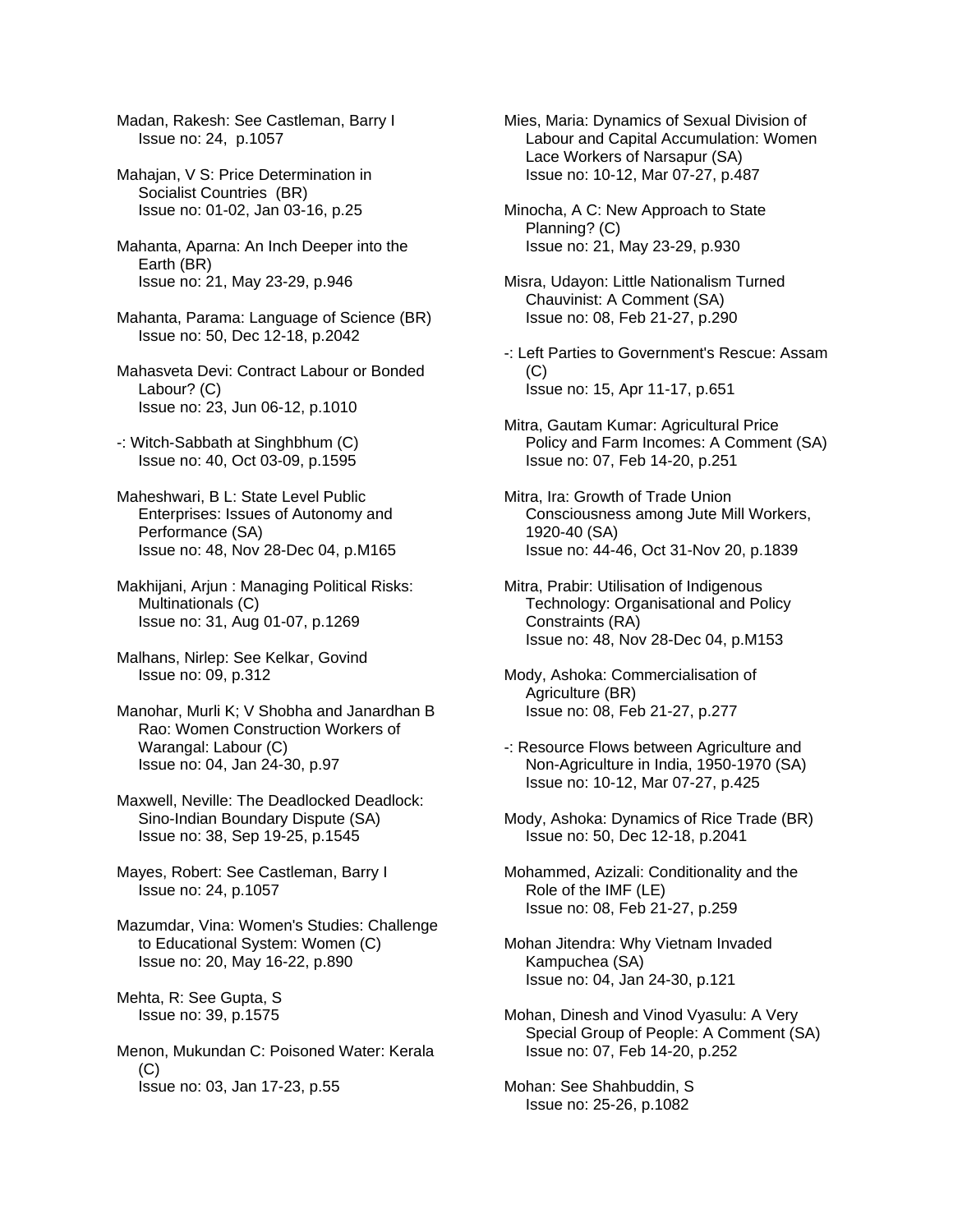Mohanty, Manoranjan; Agnivesh and Shamsul Islam: Nagabhusan Patnaik (LE) Issue no: 36, Sep 05-11, p.1442

Mojumdar, Modhumita : Murder in Modinagar: Industrial Relations (C) Issue no: 31, Aug 01-07, p.1265

- MR: The Generation Gap: Nagaland (C) Issue no: 08, Feb 21-27, p.272
- Mukherjee, Kalyan: Return of the Bandits: Uttar Pradesh (C) Issue no: 40, Oct 03-09, p.1599
- Mukherjee, Ramkrishna: Realities of Agrarian Relations in India (SA) Issue no: 04, Jan 24-30, p.109
- Mukherji, Sajni: Telescopic Philanthropy: Attitudes to Charity and the Empire in Charles Dickens (RA) Issue no: 42-43, Oct 17-30, p.PE9
- Mukhopadhyay, Asim: Presidential Poll Prospects: Bangladesh (C) Issue no: 41, Oct 10-16, p.1649
- Mundle, Sudipto: Growth, Disparity and Capital Reorganisation in Indian Economy: Some Speculations (SA) Issue no: 10-12, Mar 07-27, p.393

Nachane, D M; P R Chary and V V Subbarao: Coastal Shipping: Destination Unknown? (SA) Issue no: 47, Nov 21-27, p.1907

- Nadkarni, M V: Commercialisation of Agriculture: A Reply (D) Issue no: 37, Sep 12-18, p.1511
- Nagesh, H V: Forms of Un-Free Labour in Indian Agriculture (RA) Issue no: 39, Sep 26-Oct 02, p.A109
- -: Forms of Un-Free Labour in Indian Agriculture (RA) Issue no: 39, Sep 26-Oct 03, p.A109
- Nagrajan, K V: Cultural Geography of India (BR) Issue no: 38, Sep 19-25, p.1530
- Nair, K R G: Nostrums on Regional Development (BR) Issue no: 39, Sep 26-Oct 02, p.1573
- Nair, Narayanan K: Studies on India's Cattle Economy (BR) Issue no: 09, Feb 28-Mar 06, p.321
- Nair, Narayanan K and M G Jackson: Alternative to Operation Flood II Strategy (RA) Issue no: 52, Dec 26-Jan 01, p.2129
- Namboodiripad, E M S: Caste and Class (LE) Issue no: 13, Mar 28-Apr 03, p.546
- Narayana, T C: Terrorism by the State (LE) Issue no: 42-43, Oct 17-30, p.1675
- Narayanaswamy, M: Economic Change in Tamil Nadu (BR) Issue no: 49, Dec 05-11, p.1991
- Narayanswamy, Ramnath: Old Order Continues: Soviet Union (C) Issue no: 14, Apr 04-10, p.612
- -: Apprehensions about Neutron Bomb: Western Europe (C) Issue no: 40, Oct 03-09, p.1600
- Nathan, Dev and Vasanthi Raman: Yes, Zia Can Be Our Friend (D) Issue no: 27, Jul 04-10, p.1162
- -: India-Pakistan Relations (LE) Issue no: 49, Dec 05-11, p.1975
- Natraj, Lalitha: Of Felicitations and Agitations: Karnataka (C) Issue no: 08, Feb 21-27, p.271
- Nazir, Pervaiz: Transformation of Property Relations in the Punjab (SA) Issue no: 08, Feb 21-27, p.281
- Ninan, K N: Agricultural Labourers and Poverty: A Comment (D) Issue no: 38, Sep 19-25, p.1549
- Noorani, A G: Power of Expunction and Press Censorship: Civil Liberties (C) Issue no: 18, May 02-08, p.797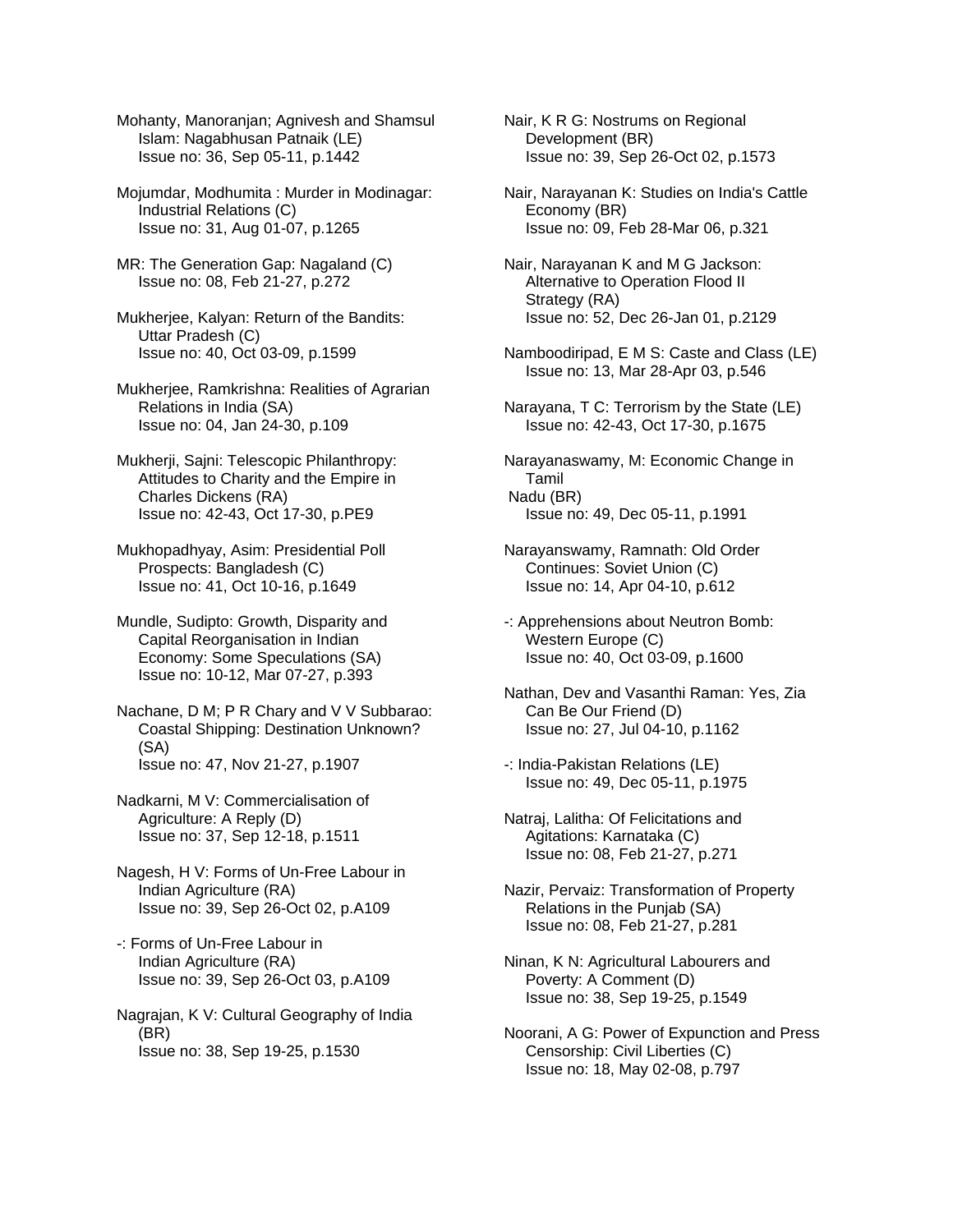- -: Accounting for 'Encounters': Civil Liberties (C) Issue no: 22, May 30-Jun 05, p.979
- -: The Power to Search: Civil Liberties (C) Issue no: 24, Jun 13-19, p.1051
- -: Realism on the Border: India-China Relations  $(C)$ Issue no: 28-29, Jul 11-24, p.1185
- -: A Guide to Prisoners' Rights: Civil Liberties (C) Issue no: 32, Aug 08-14, p.1303
- -: Externing Political Opponents: Civil Liberties (C) Issue no: 37, Sep 12-18, p.1489
- -: Trade Union's Rights: Civil Liberties (C) Issue no: 39, Sep 26-Oct 02, p.1565
- -: Right to March in Procession: Civil Liberties  $(C)$ Issue no: 42-43, Oct 17-30, p.1688
- -: Right to Passport: Civil Liberties (C) Issue no: 47, Nov 21-27, p.1893
- -: Policemen and Obscenity: Civil Liberties (C) Issue no: 50, Dec 12-18, p.2033
- -: Police and the Press: Civil Liberties (C) Issue no: 52, Dec 26-Jan 01, p.2121
- Nunthara, C: Grouping of Villages in Mizoram: Its Social and Economic Impact (SA) Issue no: 30, Jul 25-31, p.1237
- Oberai, A S and Iftikhar Ahmed: Labour Use in Dynamic Agriculture: Evidence from Punjab (RA) Issue no: 13, Mar 28-Apr 03, p.A2
- Omvedt, Gail: Wishing Away Class Politics (BR) Issue no: 07, Feb 14-20, p.235
- -: Little Nationalism Turned Chauvinist: A Comment (D) Issue no: 13, Mar 28-Apr 03, p.589
- -: Obsession with Class Politics: A Reply (D)

 Issue no: 18, May 02-08, p.831 Omvedt, Gail: Steel Workers, Contract Labourers and Adivasis (C) Issue no: 30, Jul 25-31, p.1227

- -: Rasta Roko, Kulaks and the Left: Maharashtra (C) Issue no: 48, Nov 28-Dec 04, p.1937
- -: Capitalist Agriculture and Rural Classes in India (RA) Issue no: 52, Dec 26-Jan 01, p.A140
- Orlov, Stephen: The New Cambodia War: Indochina (C) Issue no: 05, Jan 31-Feb 06, p.145
- Padaki, V: Management Movement in India: Towards a Critical History (RA) Issue no: 35, Aug 29-Sep 04, p.M90
- Padia, Veena: See Rangarajan, C Issue no: 19, p.871
- Padma, Prakash: Nurses: Skirting the Core Issues (BR) Issue no: 14, Apr 04-10, p.618
- Padmanabha, P: Computerisation of Census Data: Some Considerations (SA) Issue no: 16, Apr 18-24, p.717
- Panda, Ashok Kumar: CISF Personnel Defence Committee (LE) Issue no: 41, Oct 10-16, p.1634
- Panda, Manoj Kumar: Productivity Aspect of Wages in Food for Work Programme (D) Issue no: 20, May 16-22, p.922
- -: See Chakrabarti, Santi K Issue no: 31, p.1275
- Pandian, M S S: Emergence of Peasant Organisations in South India: A Comment (SA) Issue no: 05, Jan 31-Feb 06, p.163
- Panikar, P G K Et al: AMU and Irfan Habib (LE) Issue no: 13, Mar 28-Apr 03, p.547
- Pant, C: See Gupta, S Issue no: 39, p.1575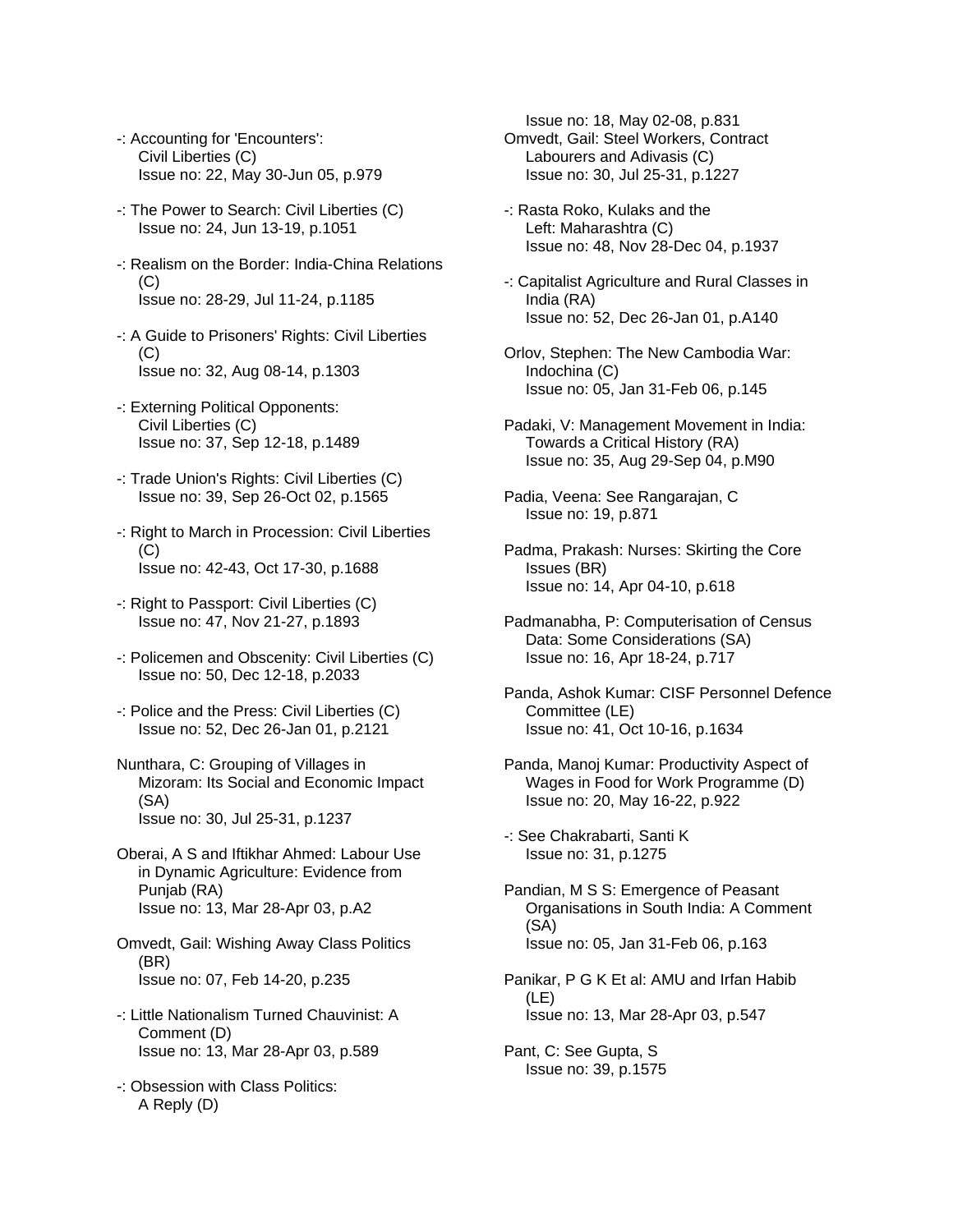Pant, Niranjan: Utilisation of Canal Water below Outlet in Kosi Irrigation Project: Administrative and Community-Level Solutions (RA) Issue no: 39, Sep 26-Oct 02, p.A78

Papola, T S: Dissecting the Informal Sector (BR) Issue no: 31, Aug 01-07, p.1272

- Paranjape, H K: Brothers under the Skin (BR) Issue no: 31, Aug 01-07, p.1274
- -: How Poor Are We? (D) Issue no: 36, Sep 05-11, p.1470
- Parikh, Jagdish: See Gothoskar, Sujata Issue no: 50, p.2035
- Parthasarathy, G and V Pothana: Congress(I) and the Poor: Andhra Pradesh (C) Issue no: 37, Sep 12-18, p.1491
- Parthasarathy, G: Technology, Employment and Institutions (BR) Issue no: 51, Dec 19-25, p.2088
- Patankar, Bharat: Textile Workers and Datta Samant: Labour (C) Issue no: 49, Dec 05-11, p.1981
- Patel, Jashbhai: Optimum Use of Water Resources (BR) Issue no: 08, Feb 21-27, p.280
- Patel, Mahesh S: Choice of Best or Cheapest Drugs: A Note on Regulating Drug Supplies (SA) Issue no: 34, Aug 22-28, p.1397
- Patel, Vibhuti: Agitation by Locomen: Railways (C) Issue no: 07, Feb 14-20, p.224
- Pathak, Shankar: Radical Image, Conservative Reality (BR) Issue no: 23, Jun 06-12, p.1018
- Pathy, Jaganath: Imperialism, Anthropology and the Third World (SA) Issue no: 14, Apr 04-10, p.623
- Patnaik, Utsa: Lenin and Contemporary Imperialism: Report on a Seminar (C) Issue no: 42-43, Oct 17-30, p.1685
- Paul, Samuel: Beyond Investment: Some Lessons from Development Programmes (RA) Issue no: 48, Nov 28-Dec 04, p.130
- Pendse, Sandip: The Datta Samant Phenomenon: I (C) Issue no: 16, Apr 18-24, p.695
- -: The Datta Samant Phenomenon: II: Labour (C) Issue no: 17, Apr 25-May 01, p.745
- Pethe, Abhay: Innumeracy and Economic Behaviour: A Comment (D) Issue no: 34, Aug 22-29, p.1400
- Pitre, Vidya: A Study of Trends in India's Imports, 1960-61 to 1974-75 (SA) Issue no: 19, May 09-15, p.851
- Pothana, V: See Parthasarathy, G Issue no: 37, p.1491
- Prakash, Padma: Leprosy Control and Eradication: Health (C) Issue no: 48, Nov 28-Dec 04, p.1942
- Prasanna: Journal of Arts and Ideas (LE) Issue no: 19, May 09-15, p.838
- Puri, Balraj: Mohammad Iqbal and the Universe of Muslim Identities (SA) Issue no: 08, Feb 21-27, p.286
- -: State Stranglehold on Universities: Kashmir  $(C)$ Issue no: 14, Apr 04-10, p.611
- -: Alienated Segments of India (BR) Issue no: 18, May 02-08, p.808
- -: What Is Wrong with Kashmir's Finances?: Jammu and Kashmir (C) Issue no: 19, May 09-15, p.845
- -: Problems and Prospects of Federalisation: The Case of Jammu and Kashmir (P) Issue no: 20, May 16-22, p.898
- -: Limits of Brinkmanship: Kashmir (C) Issue no: 34, Aug 22-28, p.1376
- Puri, D D: Problems and Prospects of Sugar Industry (SA)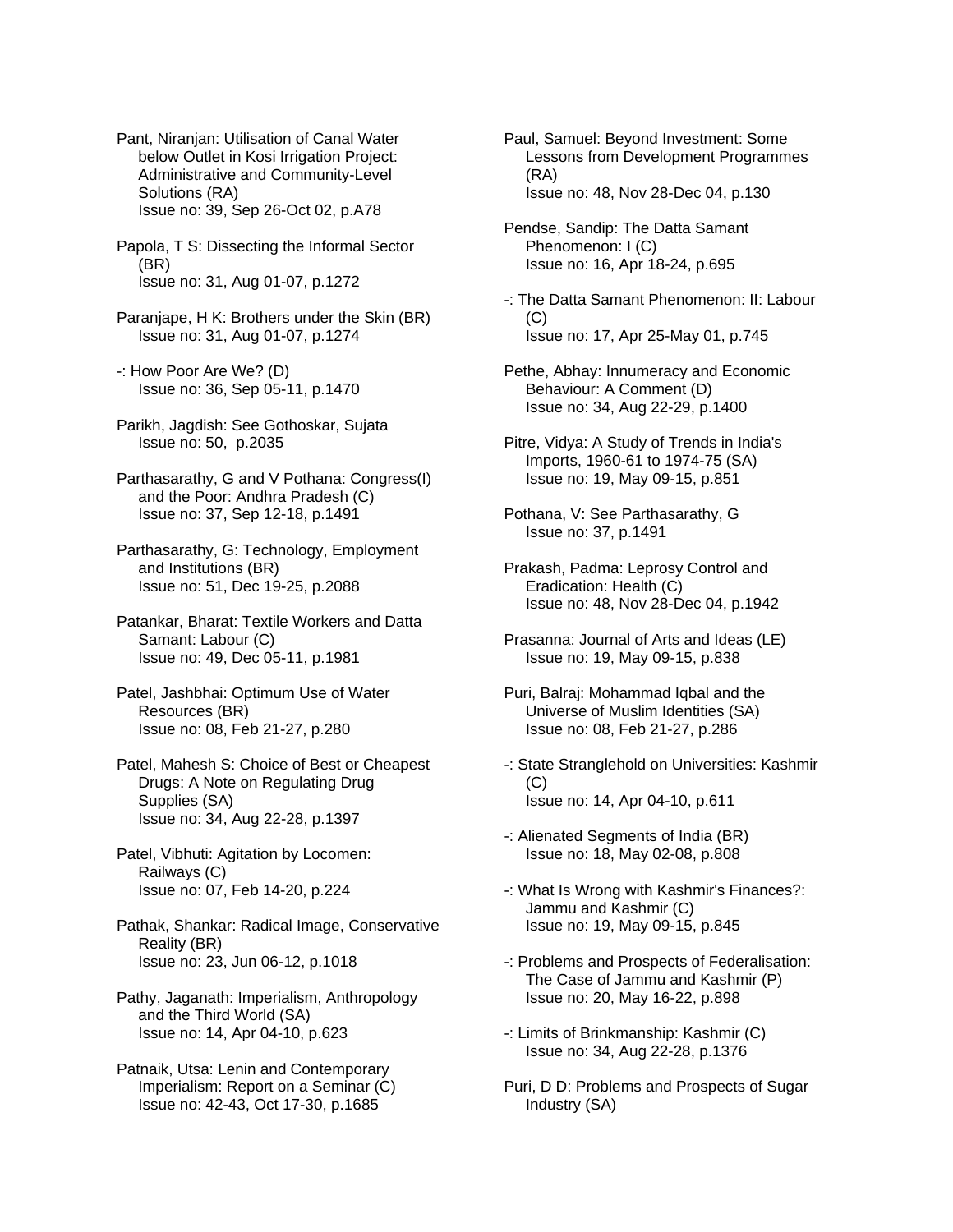Issue no: 04, Jan 24-30, p.126 Purohit, Anjali: See Samy, Antony Issue no: 04, p.91

Radhakrishan, P: Land Reforms in Theory and Practice: The Kerala Experience (RA) Issue no: 52, Dec 26-Jan 01, p.A129

-: Logan's Legacy (BR) Issue no: 28-29, Jul 11-24, p.1187

Raghuram, M: Carnage at Indravelli: A Report: Andhra Pradesh (C) Issue no: 24, Jun 13-19, p.1047

Rajagopalan, S: See Srinivasan, Kannan Issue no: 49, p.2005

Rajiv Kumar: Nationalisation by Default: The Case of Coal in India (SA) Issue no: 17, Apr 25-May 01, p.757

-: Nationalisation by Default: The Case of Coal in India (SA) Issue no: 18, May 02-08, p.824

Raman, P S K: Amul and Self Relaince (LE) Issue no: 03, Jan 17-23, p.47

Raman, Sundara S: Taxation of Property (LE) Issue no: 48, Nov 28-Dec 04, p.1929

Raman, Vasanthi: See Nathan, Dev Issue no: 27, p.1162

Raman, Vasanti: See Nathan, Dev Issue no: 49, p.1975

Ramesh, Jairam: Consulting and Engineering Design Organisations in India (SA) Issue no: 22, May 30-Jun 05, p.M69

Ramnarayanan: More on Political Repression in Kerala (LE) Issue no: 42-43, Oct 17-30, p.1674

Rangarajan, C: Corporate Investment in 1981: A Forecast (RA) Issue no: 09, Feb 28-Mar 06, p.M24

Rangarajan, C and Veena Padia: Private Corporate Investment in Gujarat in 1980 and Forecast for 1981 (SA) Issue no: 19, May 09-15, p.871

Rao, Amiya: Poverty and Power: The Anti-Begging Act (C) Issue no: 08, Feb 21-27, p.269

-: Eviction of the Weak: Urbanization (C) Issue no: 18, May 02-08, p.799

-: In Poverty and Bondage: Brick-Kiln Labour  $(C)$ Issue no: 27, Jul 04-10, p.1137

-: Ugly Prologue to Asiad: Labour (C) Issue no: 42-43, Oct 17-30, p.1681

-: Miners' Fight against Imposters: Dhanbad (C) Issue no: 50, Dec 12-18, p.2031

Rao, B G: Providing Drinking Water to Villages: Rural Development (C) Issue no: 06, Feb 07-13, p.181

-: Police and the People (BR) Issue no: 42-43, Oct 17-30, p.1694

Rao, G N: Political Economy of Bonded Labour (BR) Issue no: 34, Aug 22-28, p.1384

Rao, Govinda M: Issues in Revenue Sharing: Simplistic Generalisations (BR) Issue no: 32, Aug 08-14, p.1310

Rao, Janardhan B: See Manohar, Murli K Issue no: 04, p.97

Rao, Subhadra V: Jawaharlal Nehru and Land Reforms (LE) Issue no: 19, May 09-15, p.838

Rao, V K R V: Some Nutritional Puzzles: A Note (SA) Issue no: 28-29, Jul 11-24, p.1205

-: Measurement of Poverty: A Note (D) Issue no: 35, Aug 29-Sep 04, p.1433

-: Inter-State Variations in Population Growth and Population Policy (SA) Issue no: 51, Dec 19-25, p.2105

Rao, V M: Nature of Rural Underdevelopment A Field View (SA) Issue no: 41, Oct 10-16, p.1655

Rao, V Subhadra: Indian Ethos (LE)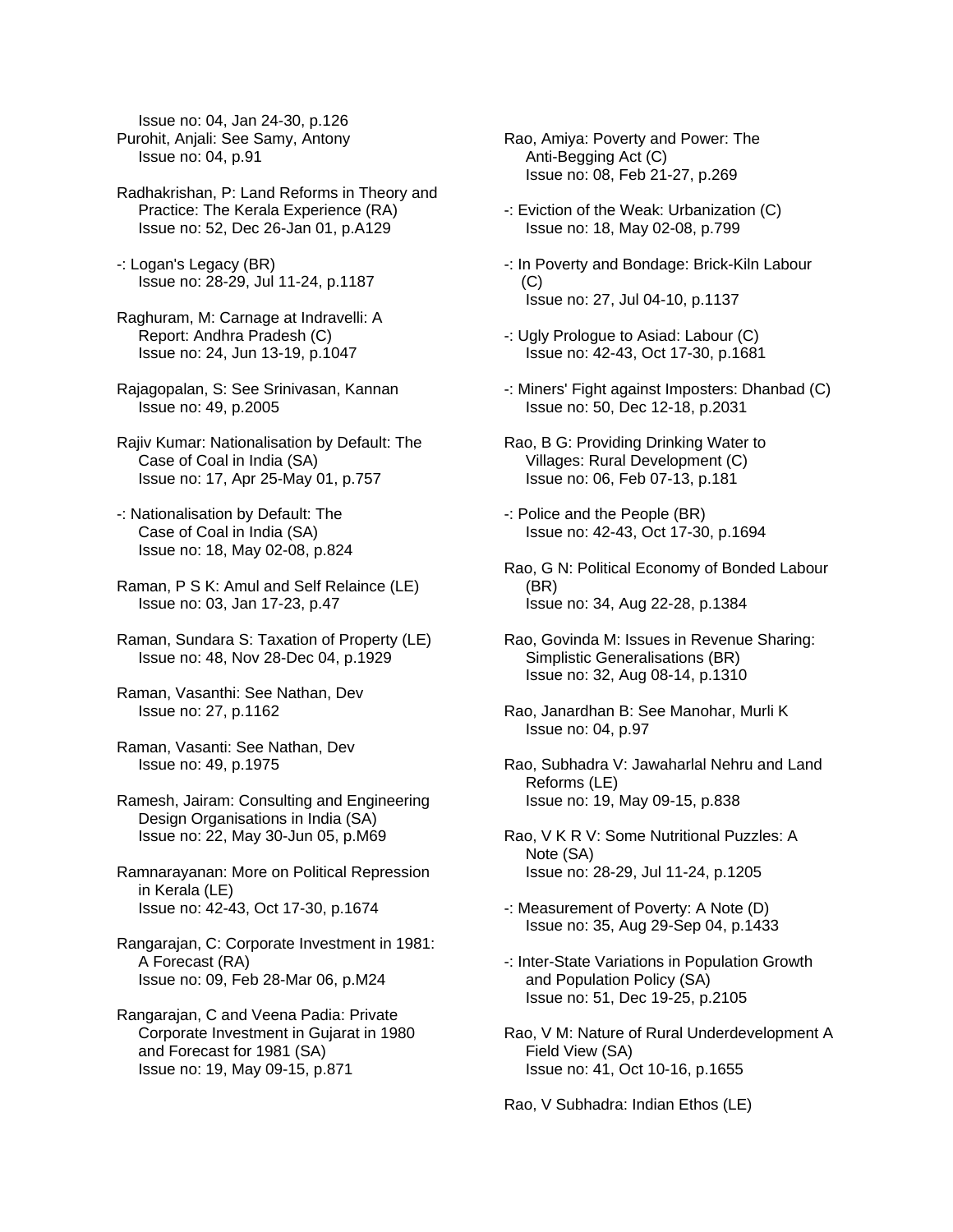Issue no: 03, Jan 17-23, p.47

- Rao, Varavara: Unite with Adilabad Tribals (LE) Issue no: 21, May 23-29, p.929
- Ratnam, N V: Destabilising the Countryside? (LE) Issue no: 38, Sep 19-25, p.1517
- Ravi, M R: Sihanouk to the Fore?: Kampuchea (C) Issue no: 09, Feb 28-Mar 06, p.319
- Ray, Amal and Vanita Venkatasubbiah: Political Development and Constitutional Reform: Some Recent Trends (SA) Issue no: 03, Jan 17-23, p.81
- Ray, Amal: Legitimacy Crisis in Centre-State Relations (BR) Issue no: 34, Aug 22-28, p.1386
- Reddy, Narasimha: How to 'Destabilise' the Countryside (D) Issue no: 41, Oct 10-16, p.1668
- Reddy, Ramana K V: Peking Trial (LE) Issue no: 08, Feb 21-27, p.260
- Rizvi, A M: AMU and Irfan Habib (LE) Issue no: 42-43, Oct 17-30, p.1675
- Rothermund, Dietmar : Frustrated Moderniser (BR) Issue no: 15, Apr 11-17, p.657
- Roy, A K: What Happened in Gua? (LE) Issue no: 04, Jan 24-30, p.90
- Roy, Ajit: Marcos and His Patrons: The Philippines (C) Issue no: 03, Jan 17-23, p.64
- -: The Stalin Phenomenon (BR) Issue no: 07, Feb 14-20, p.233
- -: Centre Flexes Its Muscles: West Bengal (C) Issue no: 15, Apr 11-17, p.650
- -: Municipal Elections: West Bengal (C) Issue no: 25-26, Jun 20-Jul 03, p.1090
- -: Missing the Real Villains (BR) Issue no: 28-29, Jul 11-24, p.1188
- -: Movements for Higher Agricultural Prices (LE) Issue no: 34, Aug 22-28, p.1370
- -: Caricature of Marxism (BR) Issue no: 42-43, Oct 17-30, p.1693
- Roy, Arun: Little Nationalism Turned Chauvinist (LE) Issue no: 04, Jan 24-30, p.91
- Roy, Ashim Kumar: Religion and Social Change (BR) Issue no: 22, May 30-Jun 05, p.987
- -: Critics in a Hurry (BR) Issue no: 33, Aug 15-21, p.1348
- Roy, Upendranath: China: Survival versus Ideological Purity (LE) Issue no: 06, Feb 07-13, p.172
- Roychaudhury, Anil: National Register of Citizens, 1951: Assam (C) Issue no: 08, Feb 21-27, p.267
- Roychowdhury, Sakti: Reserve Bank Employees' Agitation (LE) Issue no: 39, Sep 26-Oct 02, p.1558
- Rudolph, Lloyd I and Susanne Hoeber Rudolph: Transformation of Congress Party: Why 1980 Was Not a Restoration (SA) Issue no: 18, May 02-08, p.811
- Rudolph, Susanne Hoeber: See Rudolph, Lloyd I Issue no: 18, p.811
- Rudra, Ashok: One Step Forward, Two Steps Backward (RA) Issue no: 25-26, Jun 20-Jul 03, p.A61
- -: Against Feudalism (SA) Issue no: 52, Dec 26-Jan 01, p.2133
- Rudra, Ashok Et al: Peking Trial (LE) Issue no: 05, Jan 31-Feb 06, p.135
- Rudra, Ashoka: Who Is Afraid of Economists? (P) Issue no: 51, Dec 19-25, p.2083
- Saberwal, Satish : Communalism: Indian/Malaysian (BR)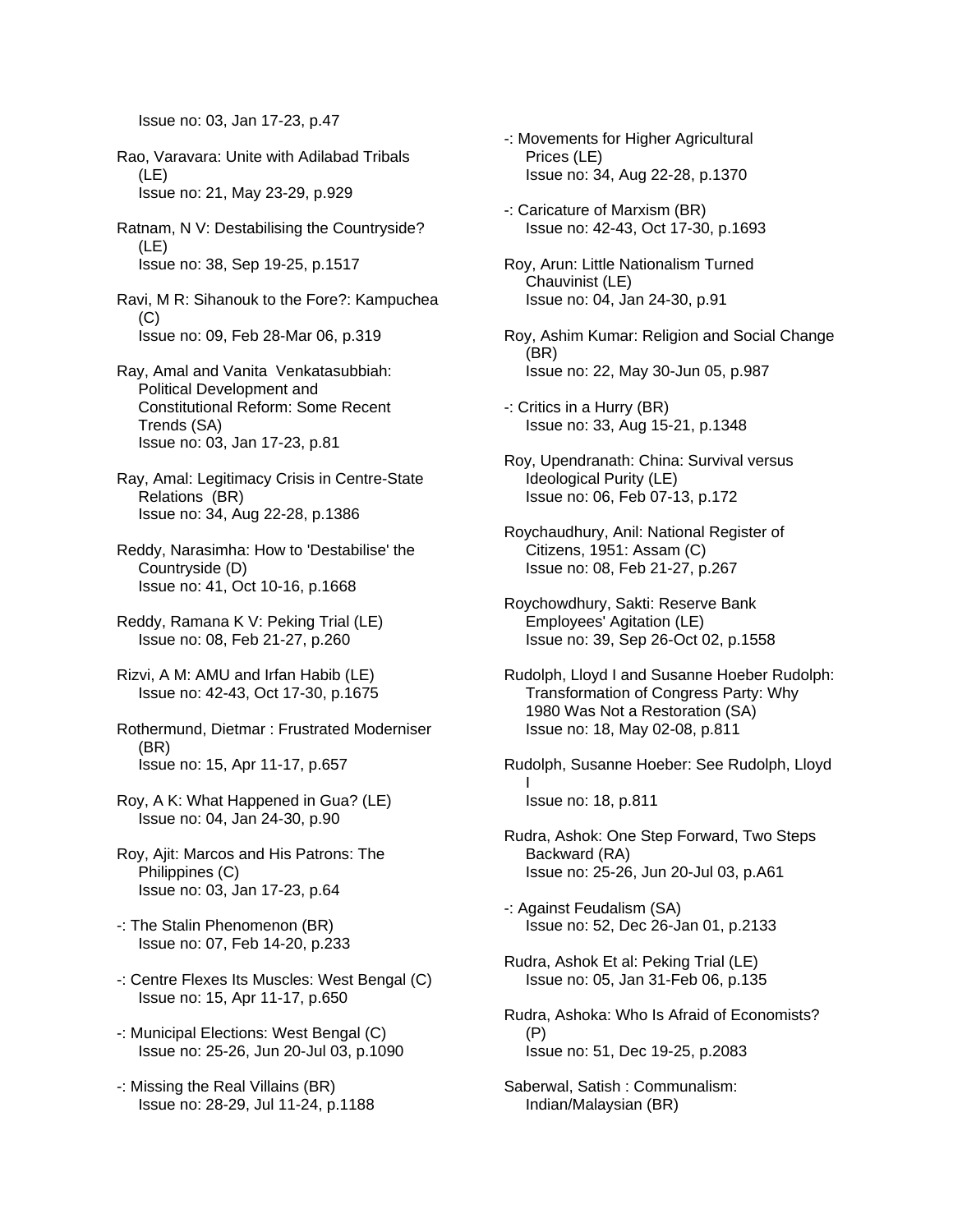Issue no: 22, May 30-Jun 05, p.985

Sadhukhan, S K and R Sen: Environmental Rating of Mineral Deposits (RA) Issue no: 09, Feb 28-Mar 06, p.M29

Sahai, S N: Text-Books in Hindi: Education (C) Issue no: 07, Feb 14-20, p.230

Saldanha, Indira Munshi: Innumeracy and Economic Behaviour: A Comment (D) Issue no: 34, Aug 22-28, p.1399

Saluja, M R: Raw Material for Planning (BR) Issue no: 32, Aug 08-14, p.1312

Samy, Antony and Anjali Purohit: Forum against National Security Act (LE) Issue no: 04, Jan 24-30, p.91

Sangari, K and S Vaid: Sati in Modern India: A Report (SA) Issue no: 31, Aug 01-07, p.1284

- Sangh, Subarnarekha Setu Mazdur: Minimum Wages and West Bengal Government (LE) Issue no: 14, Apr 04-10, p.600
- Sanghera, Jyoti: See Kelkar, Govind Issue no: 09, p.312
- Sankaravadivelu, S: Sharing of Cauvery Waters: Experience of Thanjavur (C) Issue no: 24, Jun 13-19, p.1052

Sanwal, Mukul: Reorganising Criminal Administration: Police and Crime (C) Issue no: 05, Jan 31-Feb 06, p.142

Saradamoni, K: Education, Employment and Land-Ownership: Role of Caste and Economic Factors (SA) Issue no: 36, Sep 05-11, p.1466

Sarkar, Saral: Citizens' Initiative for Peace: West Germany (C) Issue no: 31, Aug 01-07, p.1267

Sarkar, Suman: Marketing of Foodgrains: An Analysis of Village Survey Data for West Bengal and Bihar (RA) Issue no: 39, Sep 26-Oct 02, p.A103

Sathe, S P: Administering a Just Decision (BR)

Issue no: 51, Dec 19-25, p.2092

- Sau, Ranjit: Unequal Exchange Continued: A Comment (D) Issue no: 16, Apr 18-24, p.729
- -: Form and Substance of Value (BR) Issue no: 30, Jul 25-31, p.1235

Sawant, Ankush: Historical Leadership in Palestine (BR) Issue no: 19, May 09-15, p.849

Sebastian, P A: LIC Ordinance: Labour (C) Issue no: 06, Feb 07-13, p.179

-: Operation Eviction: Bombay (C) Issue no: 38, Sep 19-25, p.1526

- Sekhar, R C: Corporate Planning Styles in Public Sector (RA) Issue no: 22, May 30-Jun 05, p.M75
- Sen Gupta, Bhabani: Non-Alignment: Demise of a Doctrine (BR) Issue no: 17, Apr 25-May 01, p.753
- -: What Bangla Revolution Was Not (BR) Issue no: 27, Jul 04-10, p.1148
- -: The Widening Gulf (BR) Issue no: 36, Sep 05-11, p.1455
- -: Baluch Nationalism and Future of Pakistan (RA) Issue no: 48, Nov 28-Dec 04, p.1947
- Sen, Basudeb: Accounting of Nuclear Power (D) Issue no: 41, Oct 10-16, p.1667
- Sen, Dolly: A Better Deal for Film Festivals: Films (C) Issue no: 14, Apr 04-10, p.607
- Sen, R: See Sadhukhan, S K Issue no: 09, p.M29
- Sen, Sukla: Un-Free Labour (LE) Issue no: 42-43, Oct 17-30, p.1675
- Sen, Sunanda: New International Economic Order and Contemporary World Economic Scene (SA) Issue no: 10-12, Mar 07-27, p.516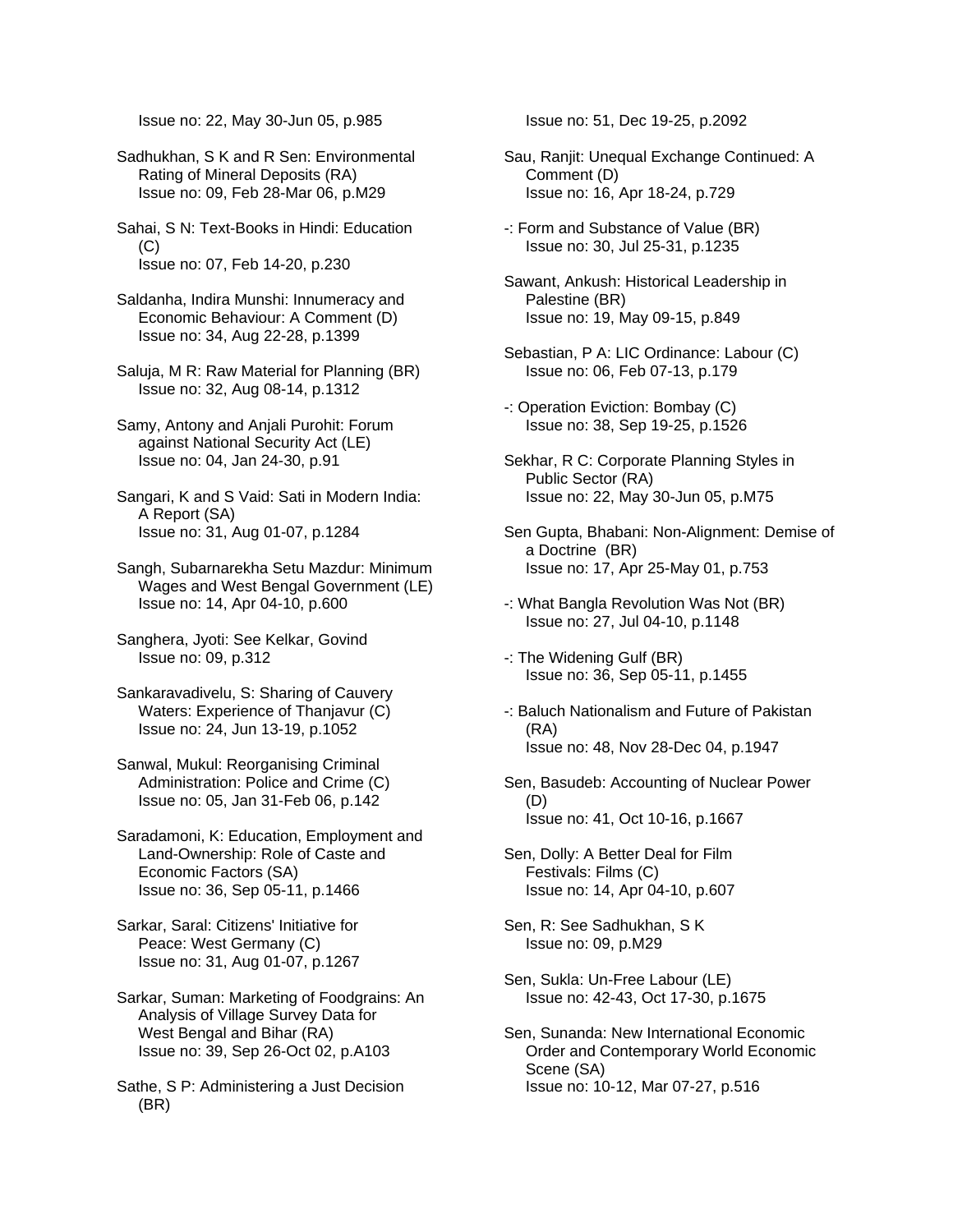Sengupta, Chandan: Industry in Society (BR) Issue no: 03, Jan 17-23, p.67

Sengupta, Sunil: West Bengal Land Reforms and the Agrarian Scene (RA) Issue no: 25-26, Jun 20-Jul 03, p.A69

SG: A New Approach to State Planning?: Planning (C) Issue no: 16, Apr 18-24, p.698

Shah, A B: Religion and Social Change (LE) Issue no: 32, Aug 08-14, p.1294

Shah, Ghanshyam: Nehru: Years of Euphoria (BR) Issue no: 16, Apr 18-24, p.704

Shah, Ghanshyam et al: Gujarat Government's Attacks on Dalits (LE) Issue no: 20, May 16-22, p.881

Shahbuddin, S and Mohan: Biharsharif (LE) Issue no: 25-26, Jun 20-Jul 03, p.1082

Shanmugaratnam, N: Impact of Plantation Economy and Colonial Policy on Sri Lanka Peasantry (SA) Issue no: 03, Jan 17-23, p.69

-: Impact of Plantation Economy and Colonial Policy on Sri Lanka Peasantry: A Post-Script (D) Issue no: 18, May 02-08, p.832

Shanta, N: Population Estimates for Corporate Sector: An Alternative Method (RA) Issue no: 22, May 30-Jun 05, p.M46

Sharma, R K: See Singh, Surendar Issue no: 13, p.A15

Shatrugua, M: Unrehabilitated Poor of Srisailam Project: Andhra Pradesh (C) Issue no: 52, Dec 26-Jan 01, p.2123

Shibli, Abdullah M: Food for Work Programmes: Beyond Roads That Get Washed Away: A Comment (D) Issue no: 22, May 30-Jun 05, p.994

Shobha, V: See Manohar, Murli K Issue no: 04, p.97

Shourie, Arun: Misuse of NSA (LE) Issue no: 06, Feb 07-13, p.172

Shukla, Suresh: Aligarh Muslim University (LE) Issue no: 36, Sep 05-11, p.1442

Shukla, Sureshchandra: Truisms Aplenty (BR) Issue no: 49, Dec 05-11, p.1994

Simmha, S L N: Presidentship of World Bank  $(C)$ Issue no: 27, Jul 04-10, p.1144

Singh, Harjot: Feeding Delusions (BR) Issue no: 24, Jun 13-19, p.1059

Singh, Kusum and Bertram Gross: Alternative Communication Strategies in Third World Countries (BR) Issue no: 08, Feb 21-27, p.278

Singh, P: See Gupta, S Issue no: 39, p.1575

Singh, Surendar and R K Sharma: Some Implications of Area Choice in the Operation Flood II Programme (RA) Issue no: 13, Mar 28-Apr 03, p.A15

Sinha, J N: Full Employment and Anti-Poverty Plan: The Missing Link (SA) Issue no: 50, Dec 12-18, p.2043

SKV: Interest Rate Fireworks: World Monetary System (C) Issue no: 25-26, Jun 20-Jul 03, p.1089

Srinivasan, Kannan: Traders' Victory over Tribals: Monopoly Procurement of Grass: Maharashtra-II (C) Issue no: 33, Aug 15-21, p.1339

-: Revolution from above and Intervention from Outside: Afghanistan (C) Issue no: 34, Aug 22-28, p.1381

-: Land and Housing for Poor in Bombay (C) Issue no: 35, Aug 29-Sep 04, p.1411

-; Vinod Vyasulu and S Rajagopalan: The Orissa Aluminium Complex: Points toward a Debate (SA) Issue no: 49, Dec 05-11, p.2005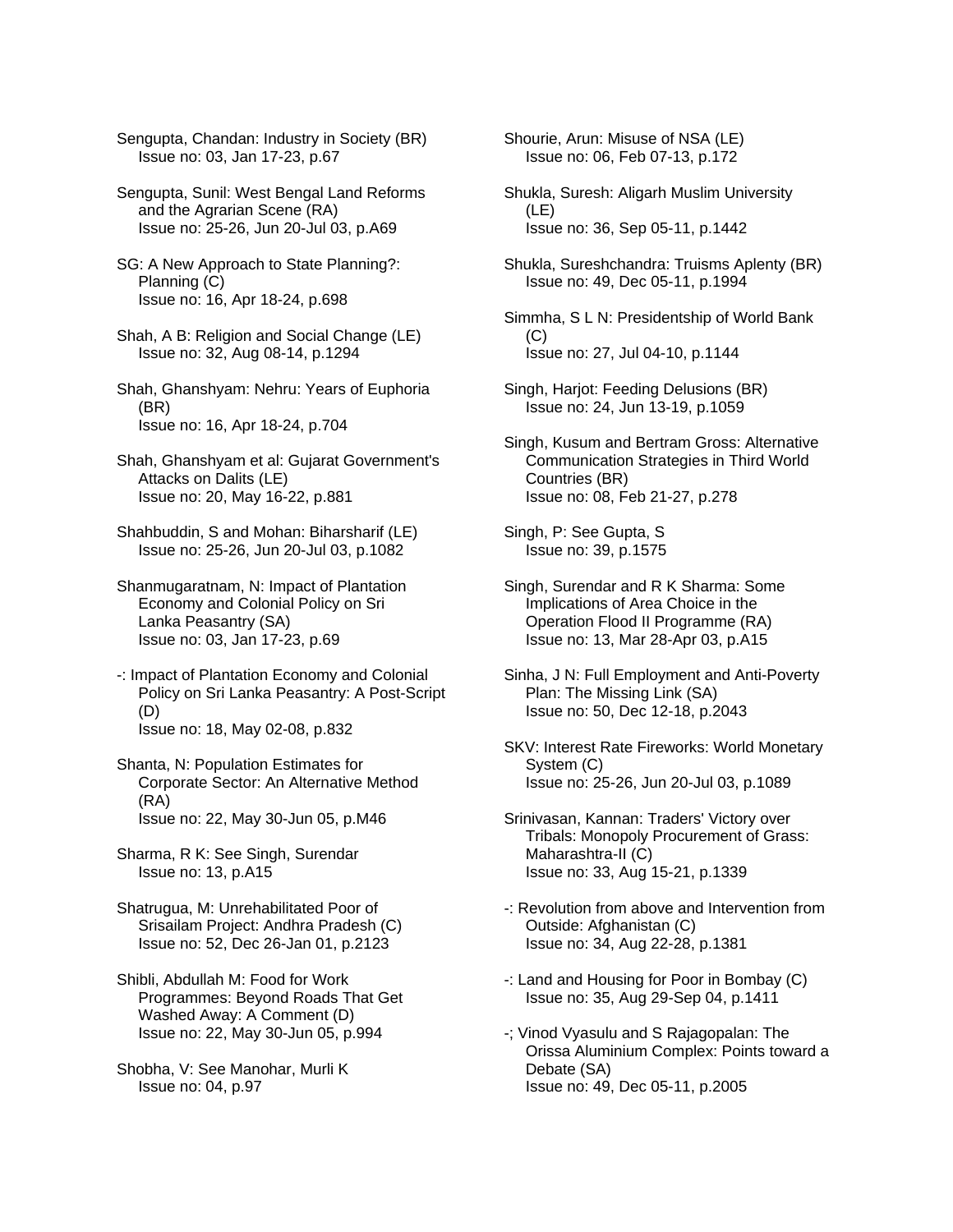-: See Babani, Anoop Issue no: 52, p.2113

Srivastava, Arun: Landlords' Mafias in Bhojpur: Bihar (C) Issue no: 01-02, Jan 03-16, p.17

- Streefkerk, Hein: Too Little to Live on, Too Much to Die on: Employment in Small Scale Industries in Rural South Gujarat (SA) Issue no: 15, Apr 11-17, p.659
- -: Too Little to Live On, Too Much to Die On: Employment in Small Scale Industries in Rural South Gujarat (SA) Issue no: 16, Apr 18-24, p.721
- Streefkerk, Hein: Too Little to Live On, Too Much to Die On: Employment in Small Scale Industries in Rural South Gujarat (SA) Issue no: 17, Apr 25-May 01, p.769
- Subbarao, V V: See Nachane, D M Issue no: 47, p.1907
- Subrahmanyam, K V: Dismal Picture: Coal (C) Issue no: 36, Sep 05-11, p.1451
- -: Bomb Debate (LE) Issue no: 47, Nov 21-27, p.1883
- -: Paradip: Another White Elephant: Steel Industry (C) Issue no: 49, Dec 05-11, p.1985
- Sukhatme, P V: Measuring the Incidence of Undernutrition: A Comment (D) Issue no: 23, Jun 06-12, p.1034
- -: On Measurement of Poverty (D) Issue no: 32, Aug 08-14, p.1318
- Sundar, Pushpa: Characteristics of Female Employment: Implications of Research and Policy (SA) Issue no: 19, May 09-15, p.863
- Sundaram, M A: Carrying Learning Lightly (BR) Issue no: 03, Jan 17-23, p.67
- Terhal, P: Guns or Grain: Macro-Economic Costs of Indian Defence, 1960-70 (SA) Issue no: 49, Dec 05-11, p.1995
- Thapar, Romesh: New Signals (F) Issue no: 01-02, Jan 03-16, p.13
- -: We, in India (F) Issue no: 01-02, Jan 03-16, p.14
- -: Question-Marks on the Congress(I) (F) Issue no: 03, Jan 17-23, p.49
- -: From Bad to Worse (F) Issue no: 04, Jan 24-30, p.95
- -: Enter the Aged and the Retired (F) Issue no: 05, Jan 31-Feb 06, p.137
- -: Parallel Government? (F) Issue no: 06, Feb 07-13, p.175
- -: External Thrusts Blunted by Internal Mess (F) Issue no: 07, Feb 14-20, p.219
- -: Non-Aligned Textures (F) Issue no: 08, Feb 21-27, p.261
- -: Politics on the Eve of Budgeting (F) Issue no: 09, Feb 28-Mar 06, p.301
- -: A Free-Wheeling Situation (F) Issue no: 10-12, Mar 07-27, p.353
- -: A Country That Is Private Property (F) Issue no: 13, Mar 28-Apr 03, p.549
- -: Spies, Sackings and Scenarios (F) Issue no: 14, Apr 04-10, p.601
- -: The Fractured Polity (F) Issue no: 15, Apr 11-17, p.647
- -: Toppling in West Bengal (F) Issue no: 16, Apr 18-24, p.691
- -: China, and All That... (F) Issue no: 17, Apr 25-May 01, p.739
- -: The Summer Syndrome (F) Issue no: 18, May 02-08, p.795
- -: Behind the PR Screen (F) Issue no: 19, May 09-15, p.839
- -: Fresh Political Adventurism? (F) Issue no: 20, May 16-22, p.883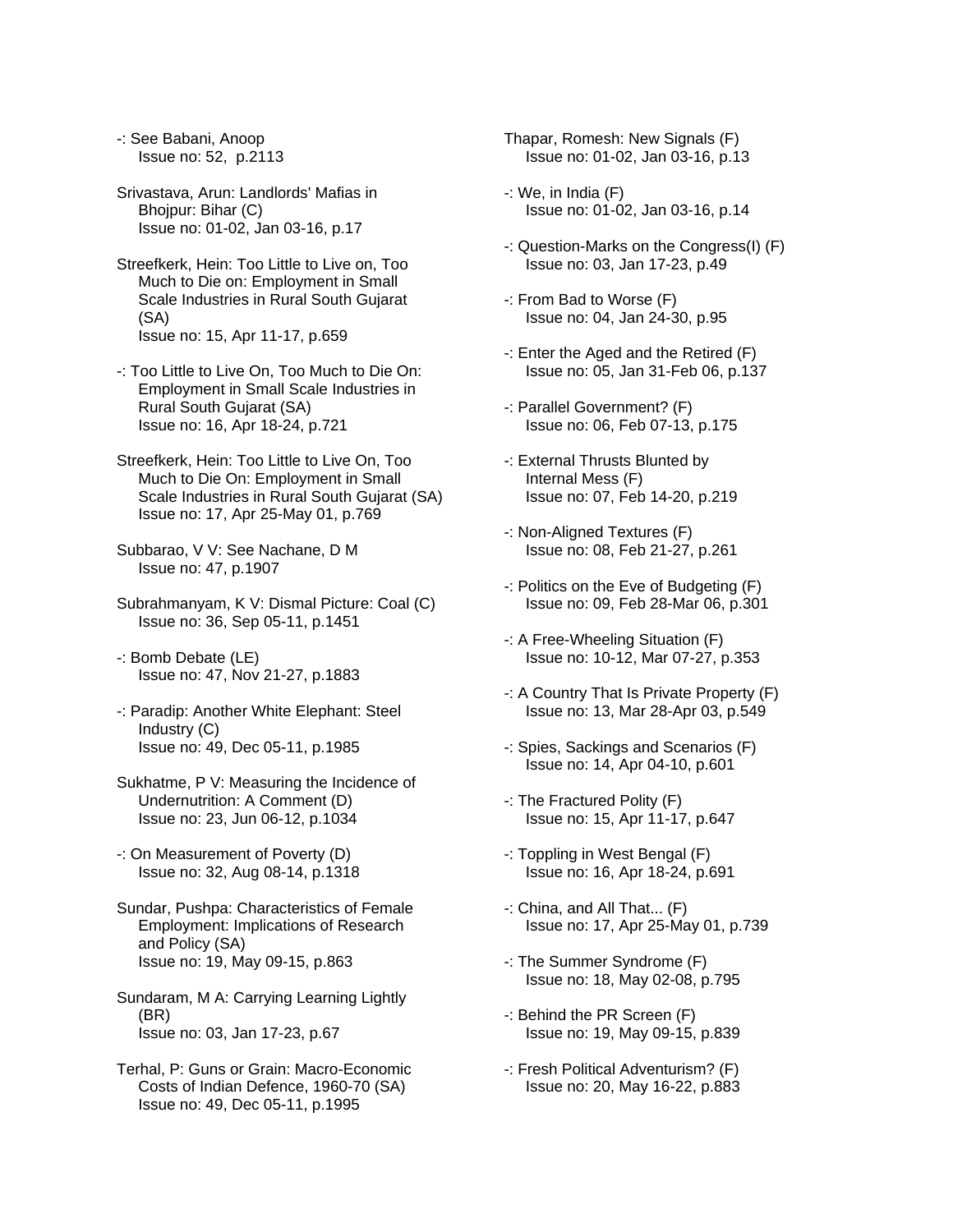- -: Political Voodoo (F) Issue no: 21, May 23-29, p.931
- -: A Gathering of Congressmen (F) Issue no: 22, May 30-Jun 05, p.975
- -: Sitting on Mini-Emergencies (F) Issue no: 23, Jun 06-12, p.1003
- -: A Disturbing Environment (F) Issue no: 24, Jun 13-19, p.1043
- -: Foreign Affairs (F) Issue no: 25-26, Jun 20-Jul 03, p.1083
- -: The Mood Is Sobar? (F) Issue no: 27, Jul 04-10, p.1133
- -: Images and Image-Making (F) Issue no: 28-29, Jul 11-24, p.1171
- -: This Strange Environment (F) Issue no: 30, Jul 25-31, p.1223
- -: Without Unity, No Action (F) Issue no: 31, Aug 01-07, p.1259
- -: All About Discipline (F) Issue no: 32, Aug 08-14, p.1295
- -: The 'Package' Season (F) Issue no: 33, Aug 15-21, p.1331
- -: Imperial Titillation (F) Issue no: 34, Aug 22-28, p.1371
- -: Fatal Fascinations (F) Issue no: 35, Aug 29-Sep 04, p.1407
- -: Superpowers and Superpoliticians (F) Issue no: 36, Sep 05-11, p.1443
- -: The Antulay Fix (F) Issue no: 37, Sep 12-18, p.1479
- -: The Antulay Fall-Out (F) Issue no: 38, Sep 19-25, p.1519
- -: The Corrupt Society (F) Issue no: 39, Sep 26-Oct 02, p.1559
- -: Headless in Delhi (F) Issue no: 40, Oct 03-09, p.1591
- -: Angers and Alienations (F)
- Issue no: 44-46, Oct 31-Nov 20, p.1721 -: The Spreading Breakdown (F) Issue no: 48, Nov 28-Dec 04, p.1932
- -: Political Trends and Catalysts (F) Issue no: 50, Dec 12-18, p.2023
- -: The Meandering of Our Rulers (F) Issue no: 51, Dec 19-25, p.2071
- -: Political Stratagems (F) Issue no: 52, Dec 26-Jan 01, p.2115
- Thapar, Romila: Sangha, State and Economic Interests (BR) Issue no: 03, Jan 17-23, p.65
- Thorner, Alice: Nehru, Albert Mayer, and Origins of Community Projects (SA) Issue no: 04, Jan 24-30, p.117
- -: New Deal in France (C) Issue no: 21, May 23-29, p.939
- Timberg, Thomas A: Berunda: A Case of Exhausted Development (C) Issue no: 08, Feb 21-27, p.265
- Tulpule, Bagaram: Industrial Relations from a Distance (BR) Issue no: 06, Feb 07-13, p.189
- -: Right to Strike (BR) Issue no: 23, Jun 06-12, p.1021
- -: Maintenance of Essential Services Ordinance: Labour (C) Issue no: 31, Aug 01-07, p.1263
- -: Industrial Relations, Warts and All (BR) Issue no: 51, Dec 19-25, p.2091
- Vaid, S: See Sangari, K Issue no: 31, p.1284
- Vasudevan, Parvathi: Perspectives on Defence and Foreign Policy (BR) Issue no: 36, Sep 05-11, p.1456
- Venkatasubbiah, Vanita: See Ray, Amal Issue no: 03, p.81
- Verma, D P S: Regulation of Trade Association Activities (RA) Issue no: 22, May 30-Jun 05, p.M59